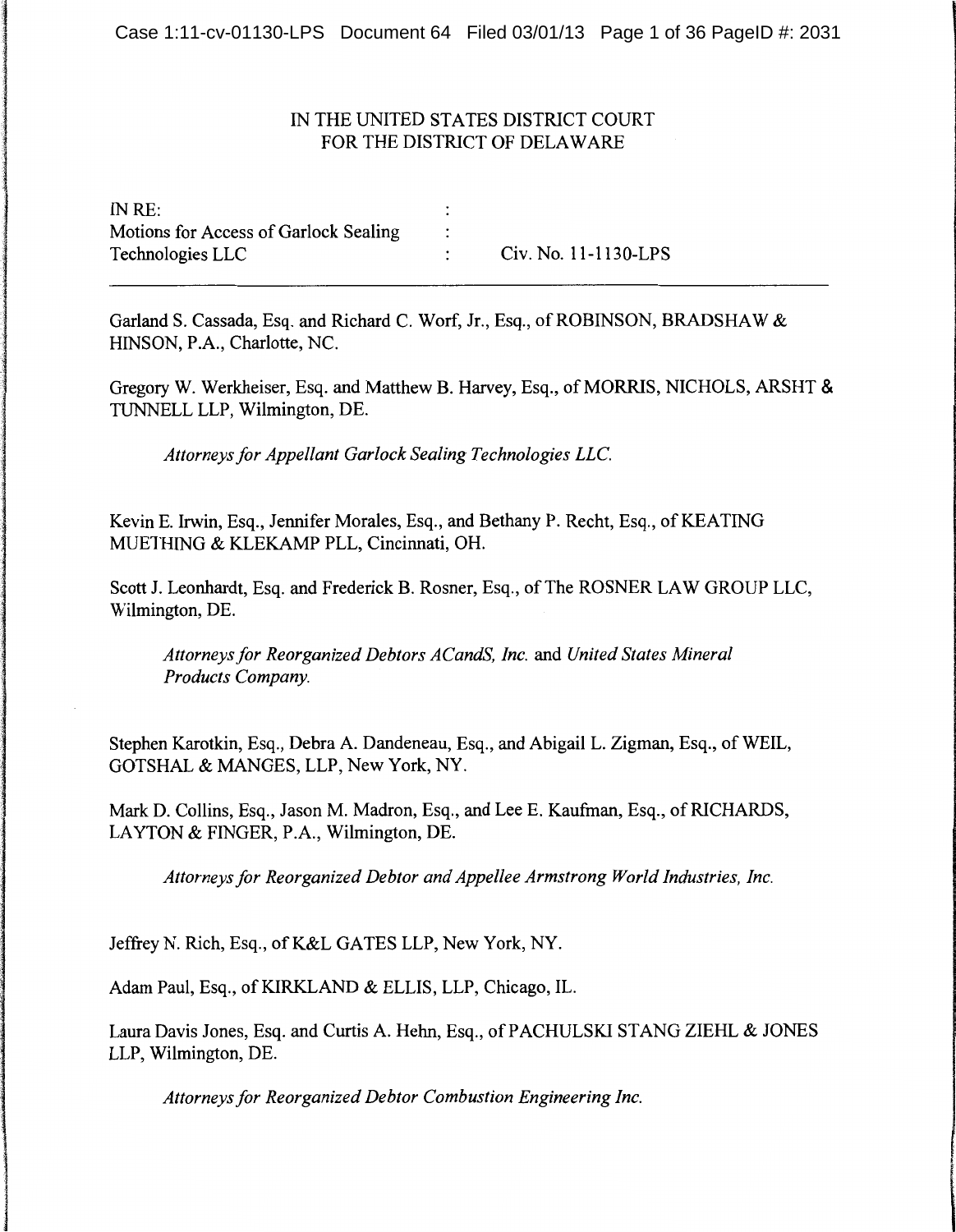Kevin T. Lantry, Esq., Sally S. Neely, Esq., Christina M. Craige, Esq., and Jeffrey E. Bjork, Esq., of SIDLEY AUSTIN LLP, Los Angeles, CA.

Laura Davis Jones, Esq. and Curtis A. Hehn, Esq., of PACHULSKI STANG ZIEHL & JONES LLP, Wilmington, DE.

*Attorneys for Debtors The Flintkote Company, et al.* 

Gregory M. Gordon, Esq. and Daniel P. Winikka, Esq., of JONES DAY, Dallas, TX.

Daniel J. DeFranceschi, Esq. and Jason M. Madron, Esq., of RICHARDS, LAYTON & FINGER, P.A., Wilmington, DE.

*Attorneys for Debtors Kaiser Aluminum Corp., eta/.* 

Adam H. Isenberg, Esq. and MaryJo Bellew, Esq., of SAUL EWING LLP, Philadelphia, PA.

Mark Minuti, Esq., of SAUL EWING LLP, Wilmington, DE.

*Attorneys for Appellee Reorganized Owens Corning Sales, LLC f/k/a Owens Corning and its Affiliated Reorganized Debtors.* 

David G. Heiman, Esq., of JONES DAY, Cleveland, OH.

Brad B. Erens, Esq., of JONES DAY, Chicago, IL.

Daniel J. DeFranceschi, Esq. and Paul N. Heath, Esq., of RICHARDS, LAYTON & FINGER, P.A., Wilmington, DE.

*Attorneys for Debtors USG Corp., eta/.* 

John Donley, Esq. and Adam Paul, Esq., of KIRKLAND & ELLIS LLP, Chicago, IL.

Laura Davis Jones, Esq. and James E. O'Neill, Esq., of PACHULSKI STANG ZIEHL & JONES LLP, Wilmington, DE.

*Attorneys for Debtors WR. Grace* & *Co., et al.*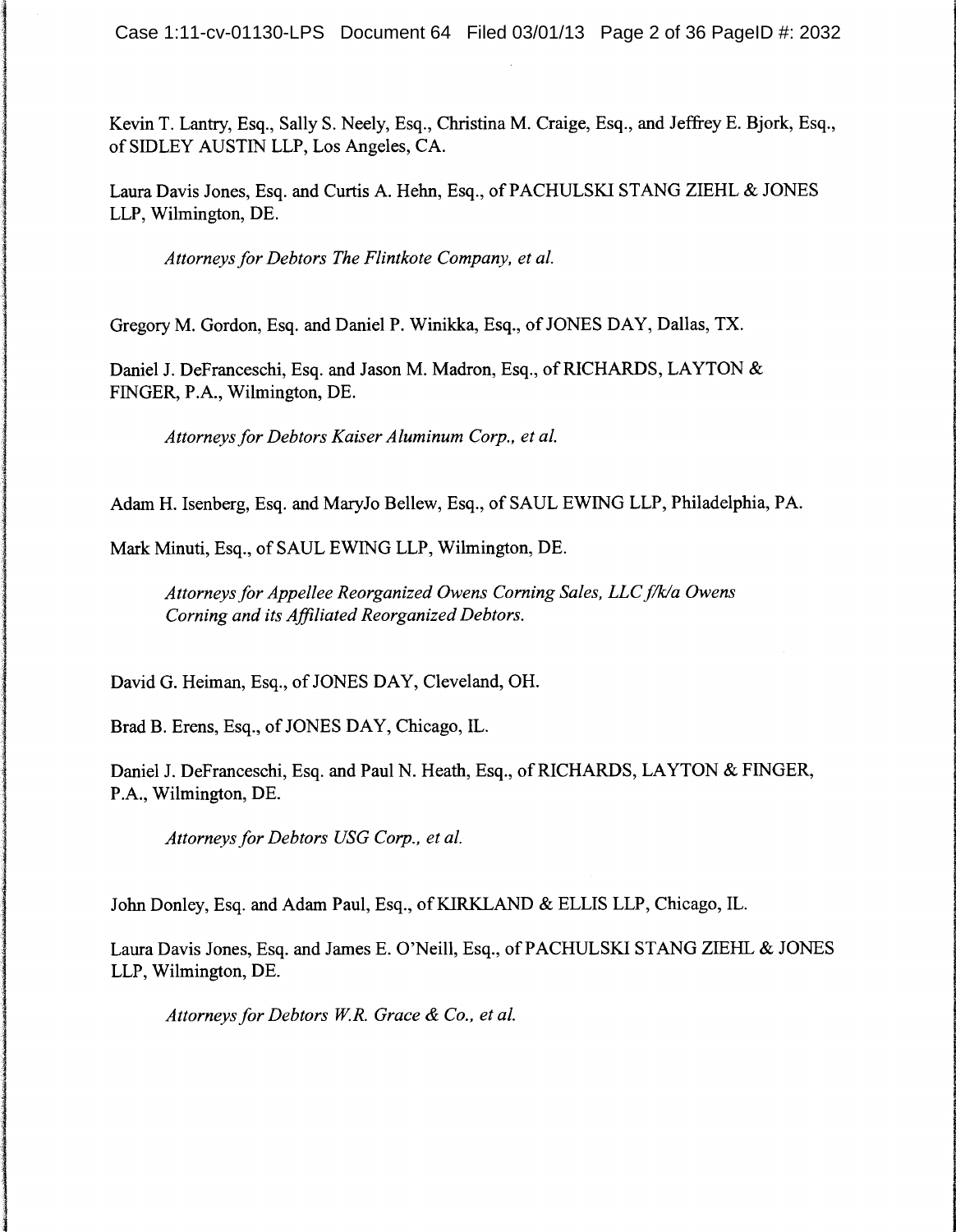Case 1:11-cv-01130-LPS Document 64 Filed 03/01/13 Page 3 of 36 PageID #: 2033

Ellen C. Brotman, Esq., of MONTGOMERY, MCCRACKEN, WALKER & RHOADS, LLP, Philadelphia, PA.

Natalie D. Ramsey, Esq.,Laurie A. Krepto, Esq., and Davis Lee Wright, Esq., of MONTGOMERY, MCCRACKEN, WALKER & RHOADS, LLP, Wilmington, DE.

*Attorneys for Certain Law Firm Appellees- Kazan, McClain, Lyons, Greenwood*  & *Harley; Water* & *Kraus LLP; Simmons Browder Gianaris Angelides* & *Barnerd LLC; Bergman, Draper* & *Frockt;, Gori, Julian* & *Associates, P.* C.; *Early, Lucarelli, Sweeney* & *Strauss; Cooney* & *Conway; Lipsitz* & *Ponterio, LLC; Bifferato LLC; and Montgomery, McCracken, Walker* & *Rhoads, LLP.* 

Sander L. Esserman, Esq., David A. Klingler, Esq., David J. Parsons, Esq., and Cliff I. Taylor, Esq., of STUTZMAN, BROMBERG, ESSERMAN & PLIFKA, P.C., Dallas, TX.

Daniel K. Hogan, Esq., of THE HOGAN FIRM, Wilmington, DE.

*Attorneys for Appellees, The Law Firms- The Law Offices of Peter* G. *Angelos, P.C.; Baron* & *Budd, P.C.; Brayton Purcell, LLP; Hissey Kientz, LLP; the Lipman Law Firm; Reaud, Morgan* & *Quinn, Inc.; Thornton* & *Naumes, LLP; Waters* & *Kraus, LLP; Weitz* & *Luxenberg P.C.; and Williams Kherkher Hart Boundas, LLP.* 

Joseph F. Rice, Esq., Jeanette Gilbert, Esq., and John Baden, Esq. of MOTLEY RICE LLC, Mt. Pleasant, SC.

Daniel K. Hogan, Esq., of THE HOGAN FIRM, Wilmington, DE.

1

l**ik** ()<br>likka ja kaupunkin kaupunkin kaupunkin kaupunkin kaupunkin kaupunkin kaupunkin kaupunkin kaupunkin kaupunkin k

*Attorneys for Various Asbestos Claimants represented by Motley Rice LLC.* 

Elihu Inselbuch, Esq., of CAPLIN & DRYSDALE, CHARTERED, New York, NY.

Peter Van N. Lockwood, Esq., Trevor W. Swett, Esq., and Kevin C. Maclay, Esq., of CAPLIN & DRYSDALE, CHARTERED, Washington, DC.

Philip E. Milch, Esq. and David B. Salzman, Esq., of CAMPBELL & LEVINE, LLC, Pittsburgh, PA.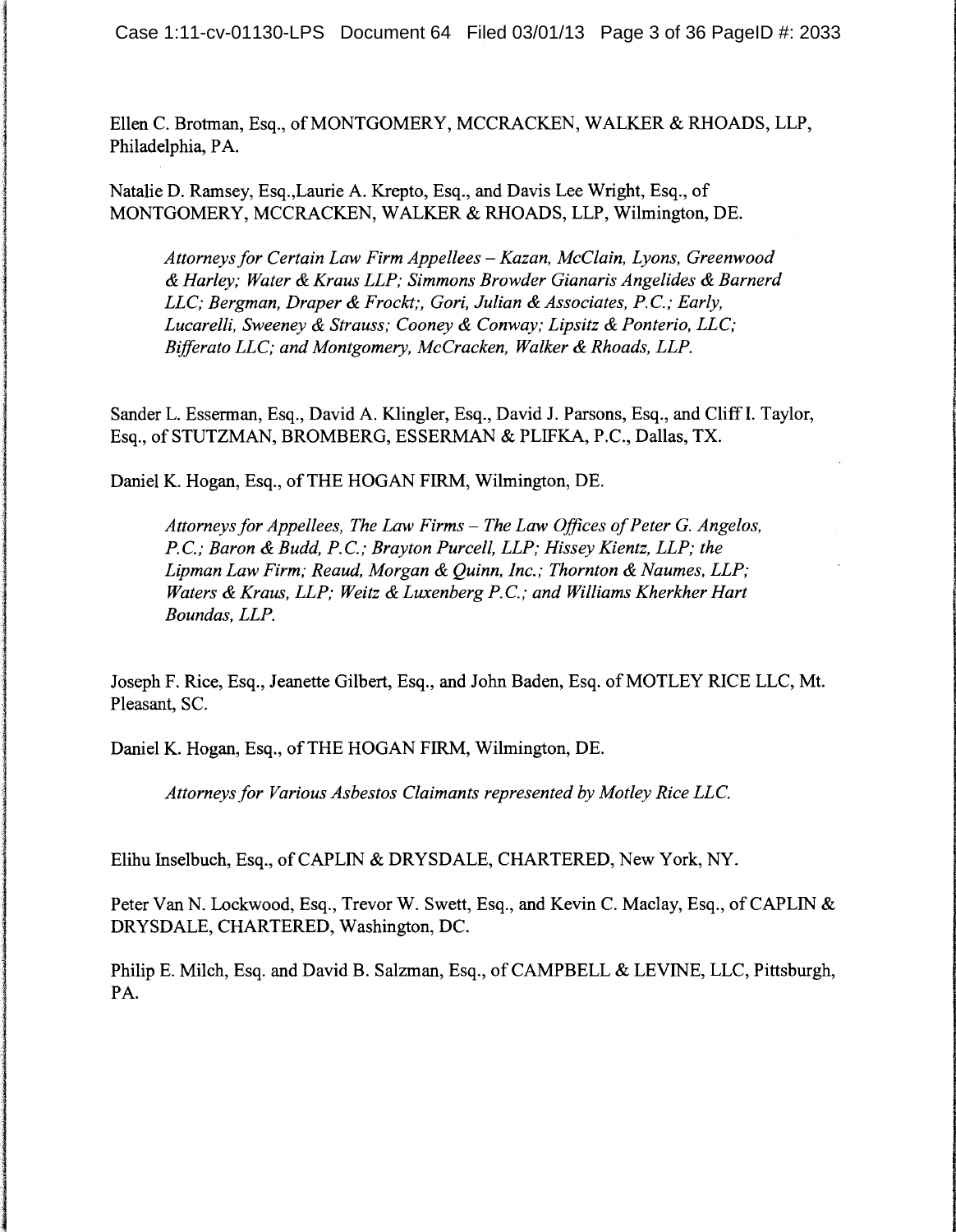Case 1:11-cv-01130-LPS Document 64 Filed 03/01/13 Page 4 of 36 PageID #: 2034

MarlaR. Eskin, Esq. and Mark T. Hurford, Esq., of CAMPBELL & LEVINE, LLC, Wilmington, DE.

*Attorneys for the ACC Appellees- Official Committees of Asbestos Claimants in The Flintkote Company, et al. and WR. Grace* & *Co., et al. bankruptcy cases.* 

Ramona D. Elliott, Esq., Nan R. Eitel, Esq., and Paul W. Bridenhagen, Esq., of the UNITED STATES DEPARTMENT OF JUSTICE, Washington, DC.

Richard L. Schepacarter, Esq. and David M. Klauder, Esq., of the UNITED STATES DEPARTMENT OF JUSTICE, Wilmington, DE.

*Attorneys for Appellee Roberta A. DeAngelis, United States Trustee for Region 3.* 

# **OPINION<sup>1</sup>**

March 1, 2013 Wilmington, Delaware

<sup>1</sup>In identifying the parties and counsel, the Court endeavored to be as comprehensive as possible, consulting: (i) Appellant's list of names of all parties to the relevant opinion and order appealed from and the names of their respective attorneys; (ii) the pleadings filed in these nine appeals; and (iii) the transcripts of proceedings before this Court, in which parties and counsel identified themselves.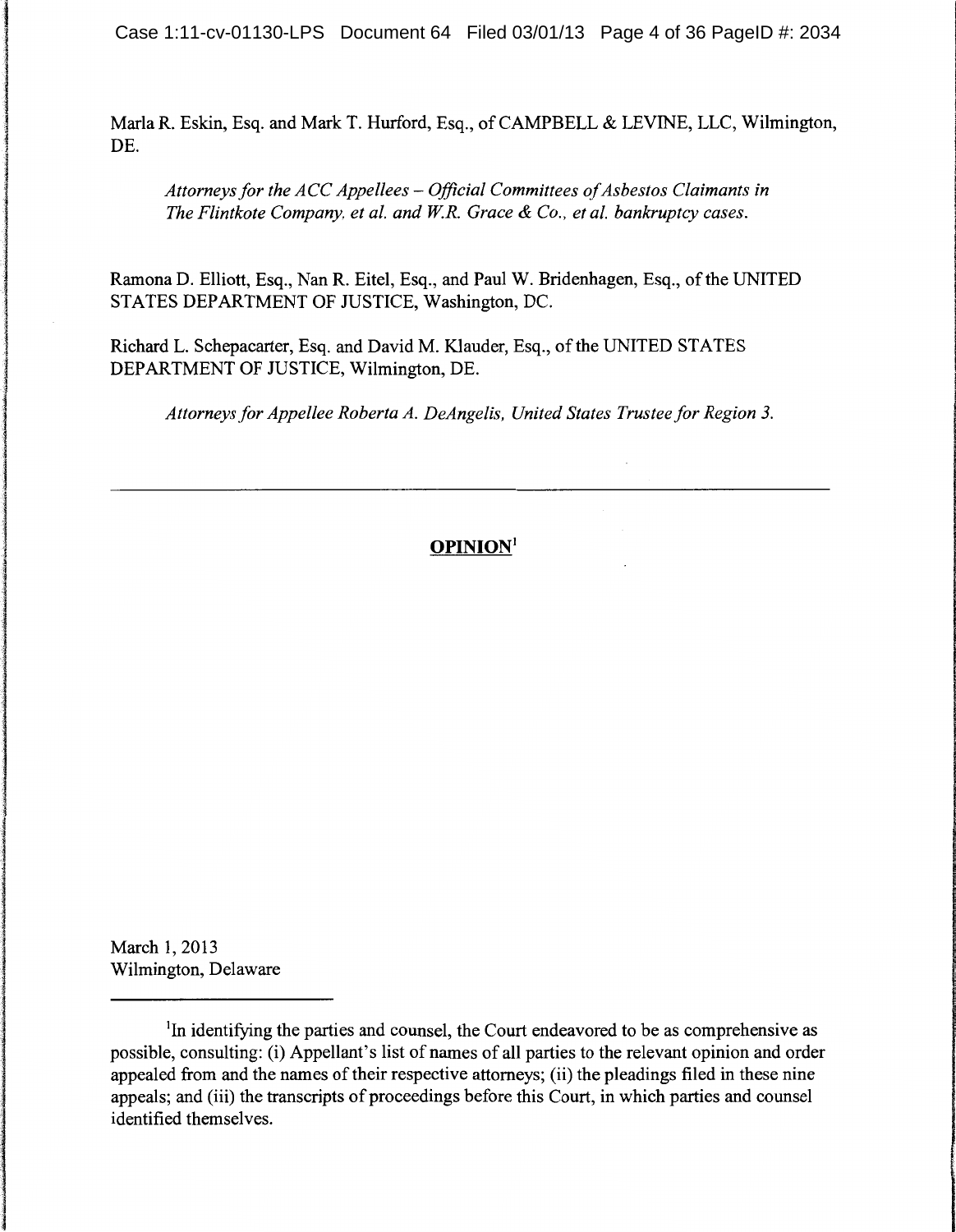Case 1:11-cv-01130-LPS Document 64 Filed 03/01/13 Page 5 of 36 PageID #: 2035

I

nico anticipalmente de **INDEEDIAN** in an Isaal Palestalaisie (Ideologia)<br>Isaac

I

1

# **STARK, U.S. District Judge:**

This case involves a request for access to materials submitted to the Clerk of the Bankruptcy Court in compliance with a Bankruptcy Rule and an implementing order of the Bankruptcy Court. The same request was filed, and denied, in these nine related bankruptcy proceedings, some of which had already been closed and others which remain open. In this appeal from the Bankruptcy Court's denial of access, the Court concludes that access should be provided, subject to certain limitations.

# **BACKGROUND**

# **Garlock and Its Bankruptcy Case**

On June 5, 2010, Garlock Sealing Technologies LLC ("Garlock" or "Appellant"), a manufacturer of sealing products, and two of its affiliates, filed for chapter 11 bankruptcy protection in the United States Bankruptcy Court for the Western District of North Carolina (the "North Carolina Bankruptcy Court"). *(See (Docket Item ("D.I.")* 17 at 6; D.I. 52 at 2-3)<sup>2</sup> Their pending chapter 11 bankruptcy cases are jointly administered as *In re Garlock Sealing Technologies LLC,* Bankr. Case No. 10-31607 (Bankr. W.D.N.C.). *(See* D.I. 52 at 3)

Garlock sought bankruptcy protection to establish a trust to resolve all current and future asbestos claims against the company. As part of its bankruptcy proceedings, the North Carolina Bankruptcy Court has scheduled a trial for the purposes of estimating Garlock's liability for mesothelioma claims. *(See, e.g., id.* at 4; Hr'g Tr., Feb. 15, 2012 (D.I. 49) (hereinafter "2115112 Tr."), at 9-10; Hr'g Tr., June 12,2012 (D.I. 58) (hereinafter "6/12/12 Tr."), at 10, 34-35; D.I. 60;

<sup>2</sup> Unless otherwise noted, references to docket items are to *In re Motions for Access of Garlock Sealing Technologies LLC,* Civil A. No. 11-1130-LPS (D. Del.).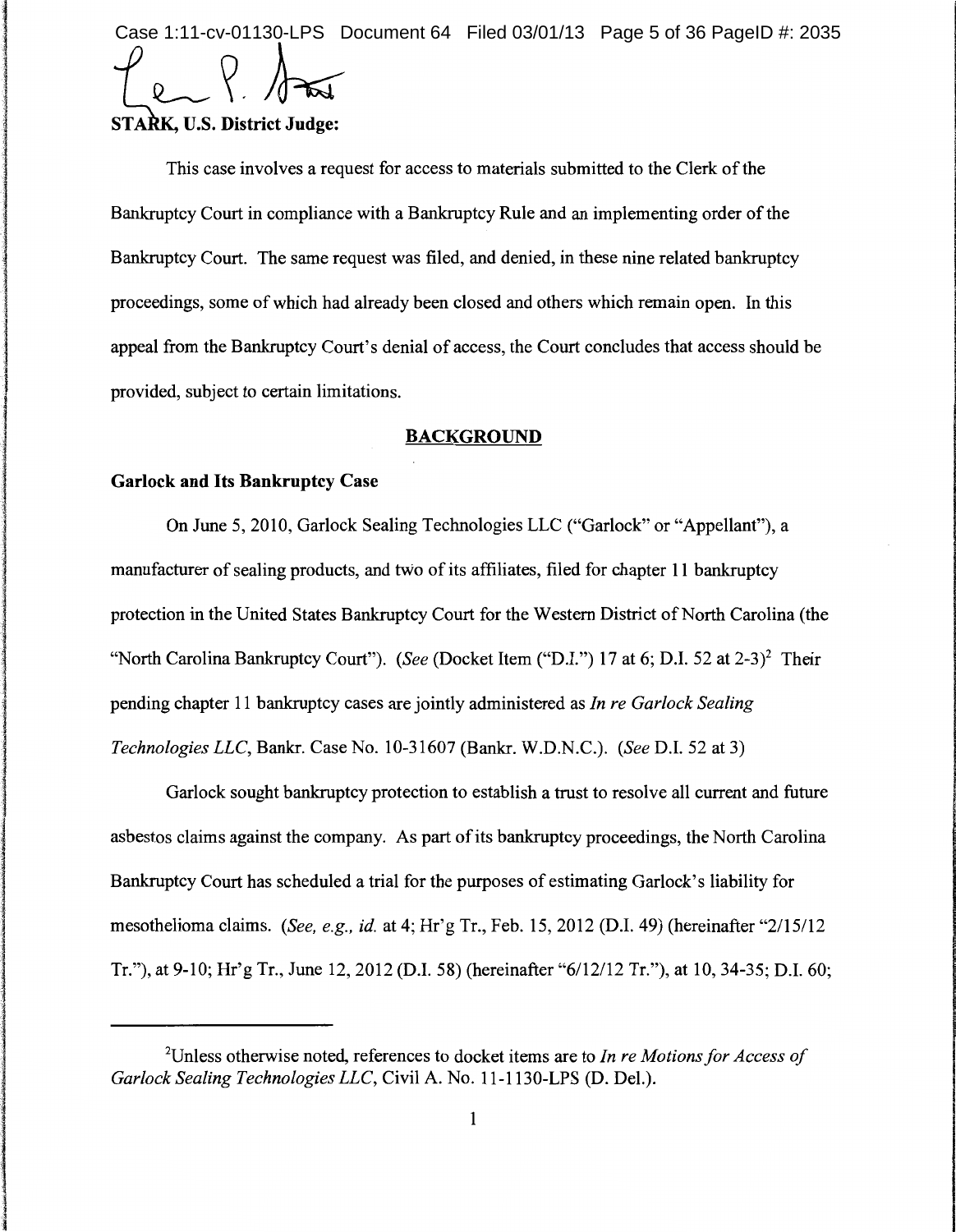Hr'g Tr., Feb. 21, 2013 (D.I. 63) (hereinafter "2/21113 Tr."), at 7-8) In preparation for these estimation proceedings in its own bankruptcy case, Garlock seeks access to information filed in numerous asbestos-related bankruptcies, including bankruptcies pending in this District.

# **The Delaware Bankruptcy** Cases

The present appeal relates to orders entered in nine asbestos-related bankruptcy cases filed in the United States Bankruptcy Court for the District of Delaware ("Bankruptcy Court").<sup>3</sup> Each of the nine Delaware Bankruptcy Cases is presided over by the Honorable Judith K. Fitzgerald, United States Bankruptcy Judge for the Western District of Pennsylvania, sitting by designation in the District of Delaware. Six of the Delaware Bankruptcy Cases are closed *(Owens, ACandS, Armstrong, CE, USMP,* and *USG)* while the remaining three *(Flintkote, Kaiser,* and *Grace)* are open. *(See* D.I. 1 Exs. A & B, Op. at 4)

## **The WDPa Bankruptcy** Cases

In addition to the nine asbestos-related Delaware Bankruptcy Cases, Garlock is also the appellant in three appeals pending before the United States District Court for the Western District of Pennsylvania (collectively, the "WDPa Appeals"). Judge Fitzgerald handled the WDPa

<sup>&</sup>lt;sup>3</sup>The nine asbestos-related "Delaware Bankruptcy Cases," and corresponding bankruptcy docket numbers of the Orders and Opinions Garlock is appealing, are as follows: (i) *In re ACandS, Inc. ("ACandS''),* Bankr. Case No. 02-12687 (JKF) (D.I. 3697 & 3698); (ii) *In re Armstrong World Indus., Inc. ("Armstrong"),* Bankr. Case No. 00-04471 (JKF) (D.I. 10757 & 10758); (iii) *In re Combustion Eng'g, Inc. ("CE'),* Bankr. Case No. 03-10495 (JKF) (D.I. 3437 & 3438); (iv) *In re Flintkote Co., et al. ("Flintkote"),* Bankr. Case No. 04-11300 (JKF) (D.I. 6244 & 6246); (v) *In re Kaiser Aluminum Corp., et al. ("Kaiser"),* Bankr. Case No. 02-10429 (JKF) (D.I. 10166 & 10167); (vi) *In re Owens Corning ("Owens"),* Bankr. Case No. 00-03837 (JKF) (D.I. 21027 & 21028); (vii) *In reUnited States Mineral Products Co. d/b/a Isoletek Int'l ("USMP"),* Bankr. Case No. 01-02471 (JKF) (D.I. 3934 & 3935); (viii) *In re USG Corp., et al. ("USG"),* Bankr. Case No. 01-02094 (JKF) (D.I. 12652 & 12653); and (ix) *In re WR. Grace* & *Co., et al. ("Grace"),* Bankr. Case No. 01-01139 (JKF) (D.I. 27737 & 27740). *(See* D.I. 1 Ex. A; D.I. 2 at 16)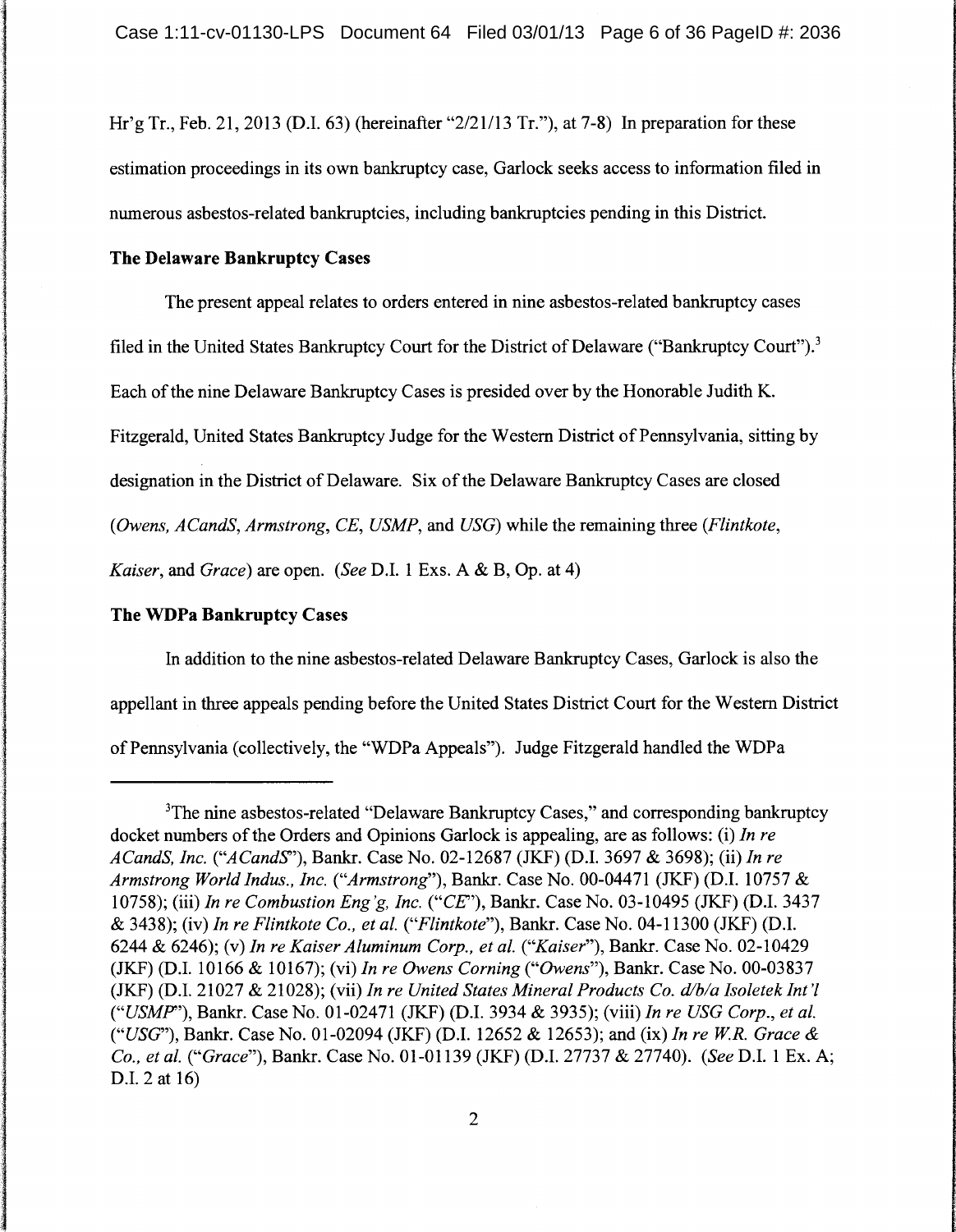bankruptcy proceedings<sup>4</sup> that led to these appeals. United States District Judge Nora Barry Fischer is presiding over the WDPa Appeals. On June 21, 2012, Judge Fischer stayed the WDPa Appeals pending the disposition of the instant appeals in this Court.<sup>5</sup>

# **The Orders Being Appealed**

On October 12, 2011, pursuant to 28 U.S.C.  $\S$  158(a)(1) and Rules 8001 and 8002 of the Federal Rules of Bankruptcy Procedure (the "Bankruptcy Rules"), Garlock appealed from the October 7, 2011 Order Denying Motions for Access to 2019 Statements, Denying Motions to Intervene and Denying Motions to Reopen Certain Closed Cases (the "Order") and a companion Memorandum Opinion ("Opinion" or "Op.").<sup>6</sup> Judge Fitzgerald entered an essentially identical Order and Opinion in each of the nine Delaware Bankruptcy Cases and the three WDPa bankruptcy cases. *(See generally* D.I. 1; D.I. 2 at 2-3; *see also In re ACandS, Inc.,* 462 B.R. 88 (Bankr. D. Del. 2011))

### **Appellees**

l

**.**<br>1984: Maria Mondonia<br>1984: Maria Mondonia **International Activities** 

I

The responding appellees in this matter are: (1) two groups of law firms ("Certain Law

*<sup>4</sup> See In re Mid-Valley, Inc., et al.,* Bankr. Case No. 03-35592 (JKF) (D.I. 2817); *In re North American Refractories Co.,* Bankr. Case No. 02-20198 (JKF) (D.I. 7246); *In re Pittsburgh Corning Corp. ("PCC'* or *"Pittsburgh Corning"),* Bankr. Case No. 00-22876 (JKF) (D.I. 8488). *(See* D.I. 2 at 3)

*<sup>5</sup> See Garlock Sealing Techs. LLC v. Pittsburgh Corning Corp.,* Civ. A. No. 11-1406- NBF, D.I. 26 & 27; *Garlock Sealing Techs. LLC v. Mid-Valley, Inc.,* Civ. A. No. 11-1439-NBF, D.I. 20 & 21; *Garlock Sealing Techs. LLC v. Armstrong World Indus., Inc., et al., Civ. A. No.* 11-1452-NBF, D.I. 25 & 26.

<sup>6</sup>*See* D .I. 1 Ex. B (Orders and Opinions appealed from and list of names of all parties thereto).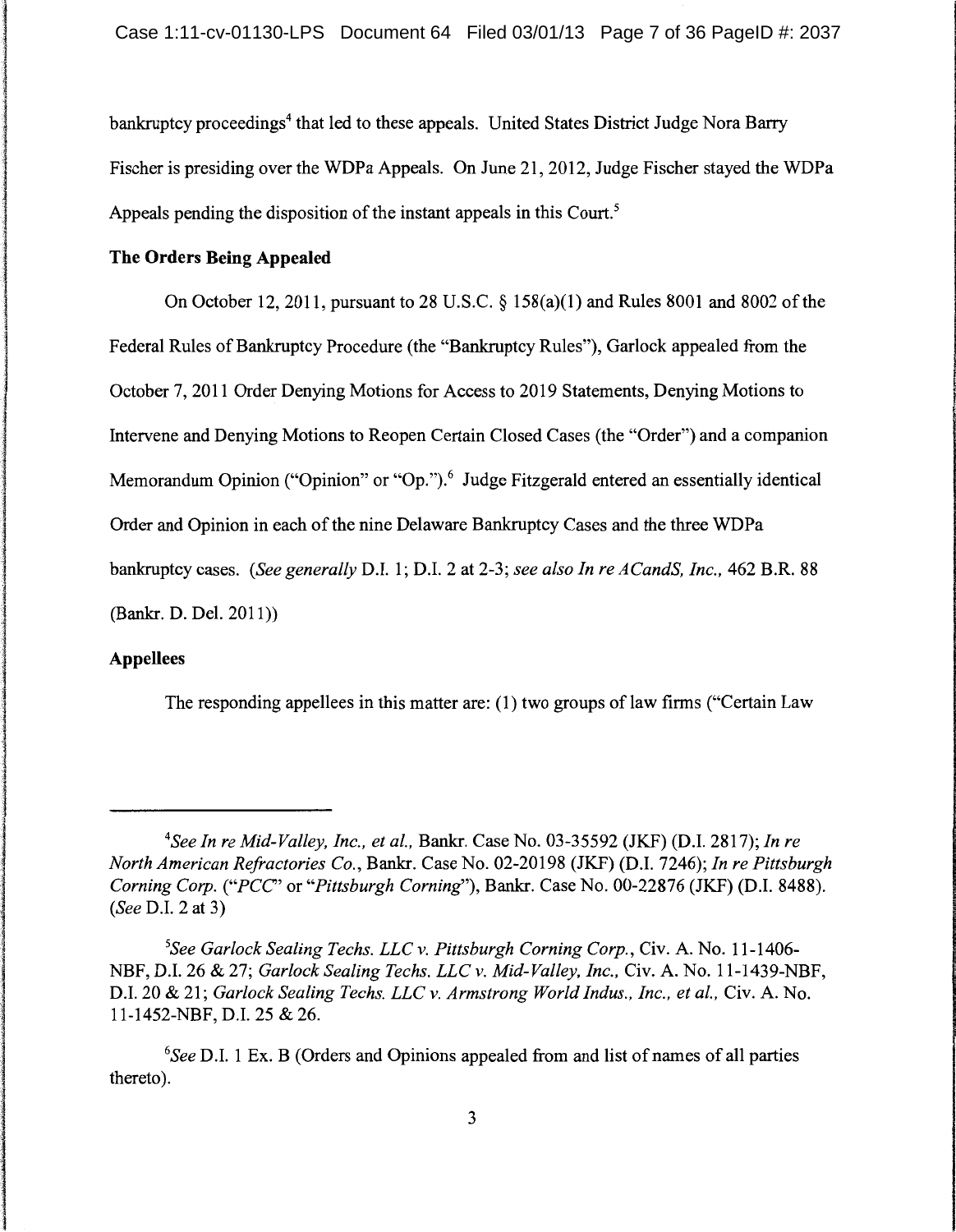Firm Appellees" and "Law Firms") who have filed the Rule 2019 statements at issue on appeal;<sup>7</sup>

(2) the Official Committees of Asbestos Claimants in the open *Flintkote* and *Grace* bankruptcies

(the "ACC Appellees"), representing the constituencies of asbestos plaintiffs whose attorneys

filed Rule 2019 statements; and (3) various reorganized debtors in the closed Bankruptcy Cases

Garlock now seeks to reopen ("Closed Case Appellees"). *(See* D.I. 53 at 2; *see also, e.g.,* 

2115/12 Tr. at 1-7; 6/12112 Tr. at 1-6, 75-76; 2/21/13 Tr. at 1-6)

## **Garlock's Requests for** Access **to Rule 2019 Exhibits**

At the pertinent time, Rule 2019 of the Federal Rules of Bankruptcy Procedure required

an entity, other than a committee appointed by the bankruptcy court, to file a verified statement

setting forth:

(1) the name and address of the creditor  $\dots$ ; (2) the nature and amount of the claim or interest and the time of acquisition thereof unless it is alleged to have been acquired more than one year prior to the filing of the petition; (3) a recital of the pertinent facts and circumstances in connection with the employment of the entity ... ; and (4) with reference to the time of the employment of the entity, . . . the amounts of claims or interests owned by the entity, ... the times when acquired, the amounts paid therefor, and any sales or other disposition thereof. ...

The two counsel groups consist of the following law firms:

(i) Kazan, McClain, Lyons, Greenwood & Harley; Water & Kraus LLP; Simmons Browder Gianaris Angelides & Bamerd LLC; Bergman, Draper & Frockt; Gori, Julian & Associates, P.C.; Early, Lucarelli, Sweeney & Strauss; Cooney & Conway; Lipsitz & Ponterio, LLC; Bifferato LLC; and Montgomery, McCracken, Walker & Rhoads, LLP (collectively, "Certain Law Firm Appellees"); and

(ii) The Law Offices of Peter G. Angelos, P.C.; Baron & Budd, P.C.; Brayton Purcell, LLP; Hissey Kientz, LLP; The Lipman Law Firm; Reaud, Morgan & Quinn, Inc.; Thornton & Naumes, LLP; Waters & Kraus, LLP; Weitz & Luxenberg P.C.; and Williams Kherkher Hart Boundas, LLP (collectively, the "Law Firms").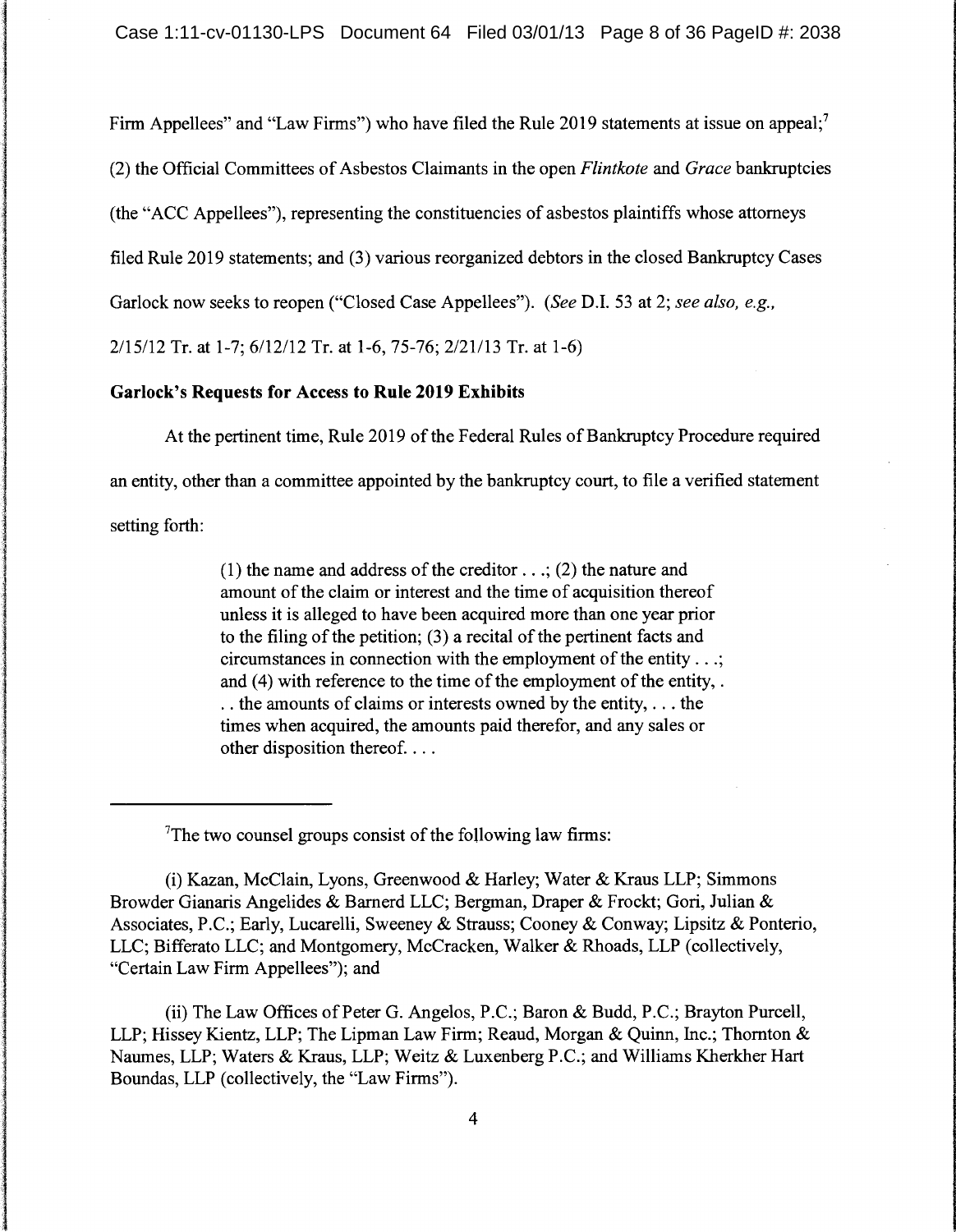Fed. R. Bankr. P. 2019[(a)] (eff. Aug. 1, 1991) (D.I. 32, Law Firms App., Tab 1).

l

**INVERSIONER** 

**11. And Markets** 

la selengah di kacamatan di kacamatan dan kacamatan di kacamatan dan kacamatan dan kacamatan dan kacamatan dan<br>Kacamatan dan kacamatan dan kacamatan dan kacamatan dan kacamatan dan kacamatan dan kacamatan dan kacamatan da

je izabeljana područana.<br>Glej podatka

I

In an effort to direct how law firms and other affected entities were to comply with Bankruptcy Rule 2019 in the context of these mass tort asbestos bankruptcy cases, Judge Fitzgerald entered several orders (the "2019 Orders").<sup>8</sup> The 2019 Orders required, among other things, that all counsel representing multiple asbestos claimants file with the Clerk of the Delaware Bankruptcy Court statements in accordance with Bankruptcy Rule 2019 (the "2019 Statements"). *(See, e.g.,* D.I. 21 at 3-4) These 2019 Statements identified the name and address of the filing law firm but did not include substantive disclosures; generally, they were electronically filed and docketed. *(See, e.g.,* D.I. 31 at 7-8) The 2019 Orders also required that exhibits to the 2019 Statements be provided to the Clerk of the Delaware Bankruptcy Court ("2019 Exhibits"). *(See, e.g., id.;* D.I. 21 at 4) Unlike the 2019 Statements;however, the 2019 Exhibits were not to be filed electronically on the public docket; instead, after being submitted to the Clerk's office, the 2019 Exhibits were to be retained and eventually archived by the Clerk. *(See, e.g.,* D.I. 31 at 7-8, 19; D.I. 43 at 5-6)

The 2019 Orders contemplated providing access to the 2019 Exhibits only upon a motion and order of the Bankruptcy Court. *See In re Pittsburgh Corning Corp.,* 260 F. App'x 463, 465

*<sup>8</sup> See, e.g.,* D.I. 30 at 4; D.I. 31 at 7; *Revised Order Requiring Filing of Statements Pursuant to Fed. R. Bankr.* P. *2019,* dated October 22, 2004, entered in *PCC* (D.I. 2, Garlock Record on Appeal ("ROA'') Tab 56; D.I. 5, Law Firms ROA, Tab 18; D.I. 32, Law Firms App., Tab 4); *Revised Order Requiring Filing of Statements Pursuant to Fed. R. Bankr. P. 2019 but Staying Effective Date,* dated October 22, 2004, entered in *Armstrong* (D.I. 5, Law Firms ROA, Tab 9; D.I. 6, Certain Law Firm Appellees ROA, Tab 24; D.I. 22, Armstrong App., Tab 1). The 2019 Orders in the other Delaware Bankruptcy Cases may be found at: Law Firms ROA Tab 8 *(ACandS);* Law Firms ROA Tab 10 (CE); Law Firms ROA Tab 11 *(Flintkote);* Law Firms ROA Tab 12 *(Kaiser);* Law Firms ROA Tab 13 *(Owens);* Law Firms ROA Tab 14 *(USMP);* Law Firms ROA Tab 15 *(USG);* Law Firms ROA Tab 16 *(Grace).* (D.I. 31 at 7 n.29)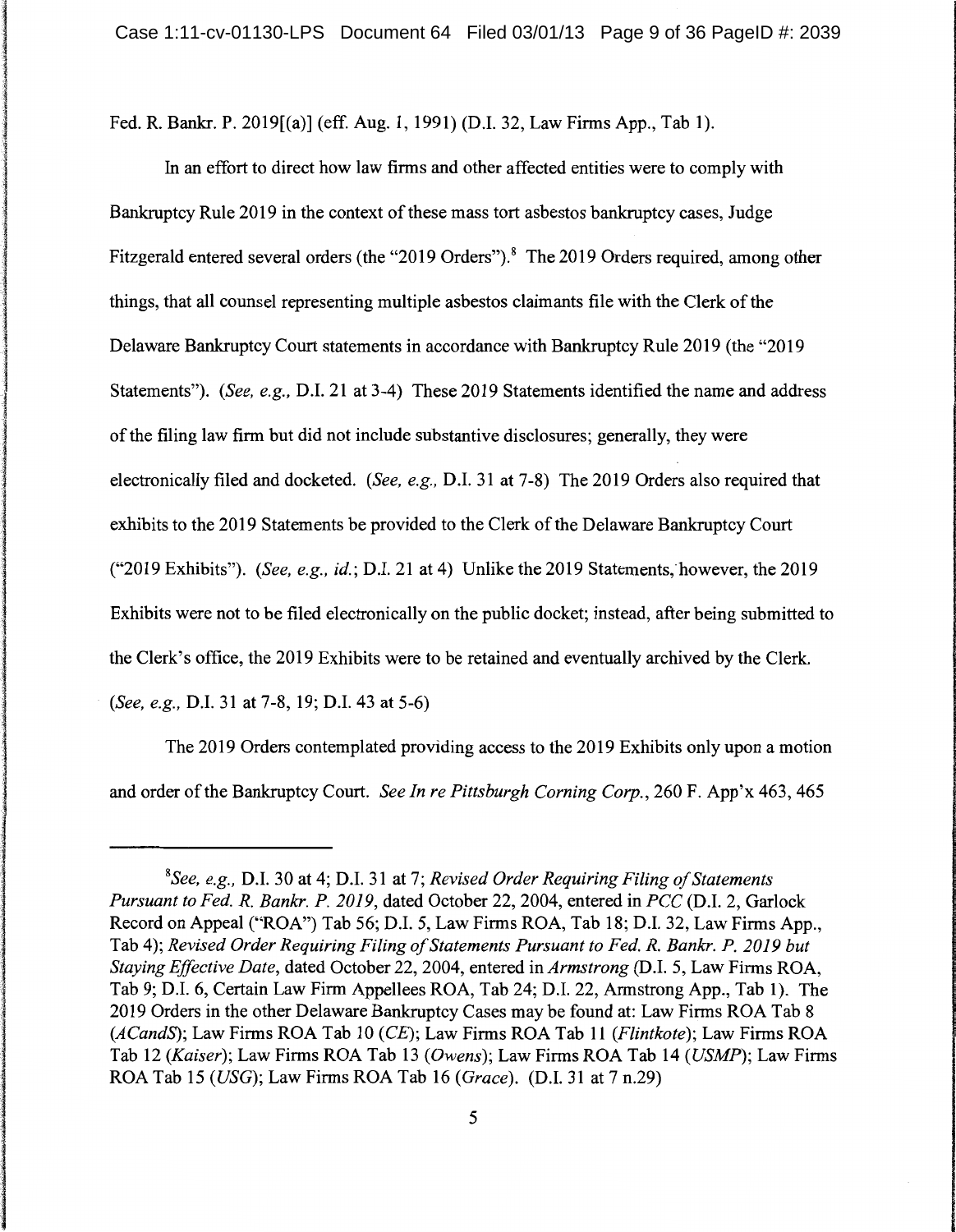la salah sahiji déngan kacamatan sahiji déngan kacamatan sahiji déngan kacamatan sahiji déngan kacamatan sahij<br>Kabupatèn Salah Salah Salah Salah Salah Salah Salah Salah Salah Salah Salah Salah Salah Salah Salah Salah Sala

I

**INGLASH BERKING** 

**indan kecamatan di Kabupatén Sulawa**<br>Kabupatèn Jawa Bandaré

**Line in The Adam of Picture op Claim in**<br>In the Claim of the Adam of the Adam of the Adam of the Adam of the Adam of the Adam of the Adam of the Adam o

I I

alaita ja taloittivat kohtaa kohtaa kohtaa kohtaa kohtaa kohtaa kohtaa kohtaa kohtaa kohtaa kohtaa kohtaa koht

I

jednja u Leton u Sri

~ 1135555510

linga saaraa saaraa lagu saaraa saaraa saaraa saaraa saaraa saaraa saaraa saaraa saaraa saaraa saaraa saaraa s<br>Tariikhii kara saaraa saaraa saaraa saaraa saaraa saaraa saaraa saaraa saaraa saaraa saaraa saaraa saaraa saar

(3d Cir. Jan. 10, 2008) ("The Bankruptcy Court fashioned an order that allowed law firms to file 'exemplars' of their empowering documents and required anyone who wished to view the Rule 2019 submissions to file a motion with the court to gain permission."). Specifically, the 2019 Orders provided:

> It is further ORDERED that the docket entry of the [2019 Statement] that is filed shall state that Exhibits (as described below) have not been scanned into the docket *but are available upon motion to and order of the Court.* The docket entry shall be in substantially the following format:

> > Verified Statement Pursuant to Fed.R.Bankr.P. 2019 filed by [INSERT FILING ENTITY'S NAME]. *Exhibits have not been scanned but may be accessed by parties who obtain Court order authorizing access.*

It is further ORDERED that upon filing a 2019 Statement with the Clerk, each entity filing a 2019 Statement shall electronically file the 2019 Statement without exhibits, and shall provide all exhibits on CD's only to the Clerk, who shall maintain the exhibits without putting them into the electronic data base.

. . . .

(D.I. 30 at 4 (citing *Revised Order Requiring Filing of Statements Pursuant to Fed. R. Bankr. P.* 

*2019,* dated October 22, 2004, entered in *Owens (see* D.I. 3, Owens ROA, Tab 1 at 2-3)

(emphasis added)); *see also* D.I. 18, Garlock App., Tab 2 (same))

This procedural framework - requiring compliance with Rule 2019, making the 2019

Statements available on the public docket, and retaining the 2019 Exhibits in the Clerk's

possession and accessible only by motion to and order of the Court – was upheld on appeal by

two district courts as well as the Third Circuit. *See In re Kaiser Aluminum Corp.,* 327 B.R. 554,

559, 560 (D. Del. 2005) (concluding that "Bankruptcy Court did not err in permitting exemplars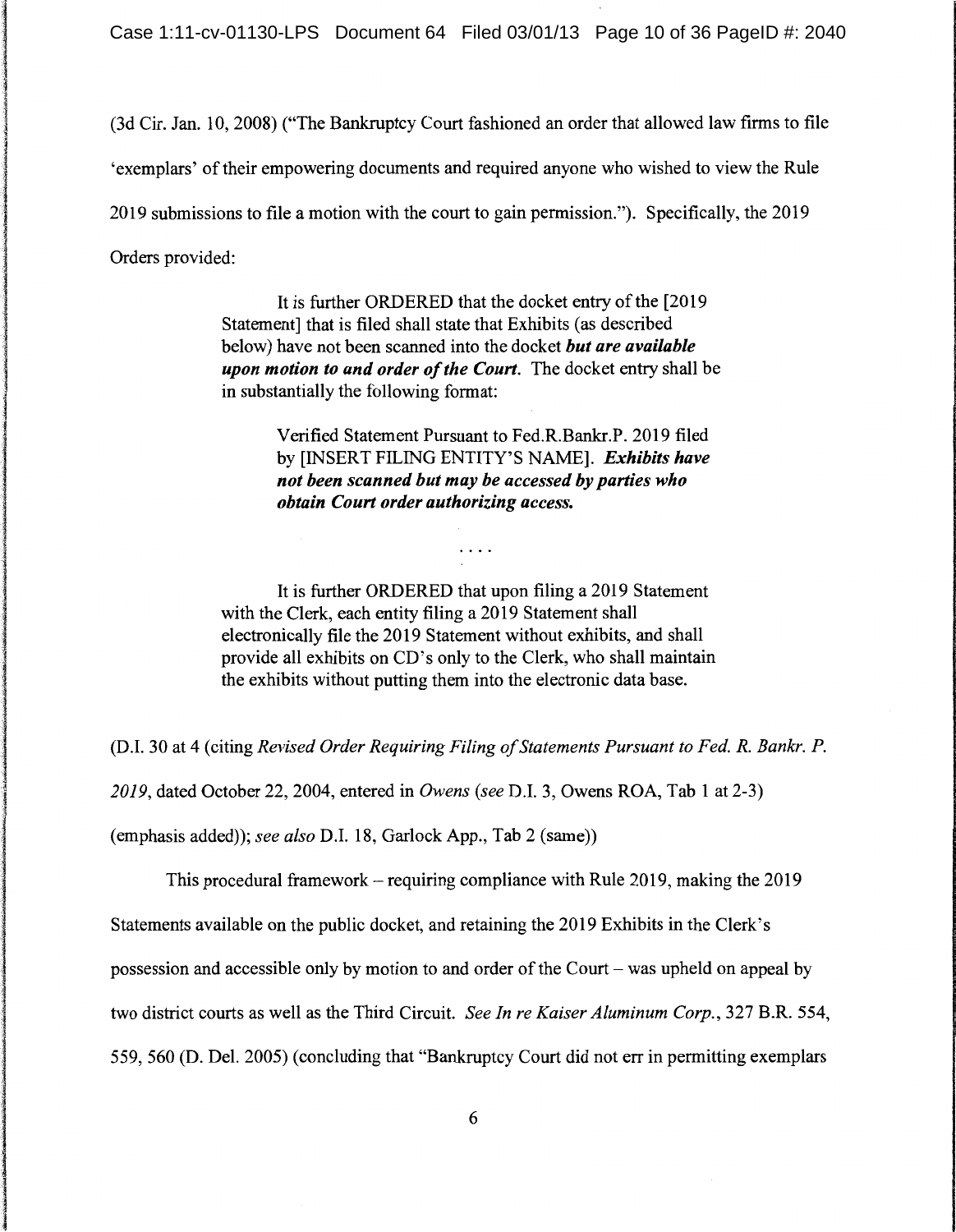to be filed or in restricting access to the Rule 2019 information," as 2019 Orders "strike the appropriate balance between maintaining the public's right to access the Rule 2019 information and ensuring that the information is not misused," adding that "Bankruptcy Court did not err in declining to post the information on the electronic docket and in permitting access to that information by motion of the parties and order of the court"); *In re Pittsburgh Corning Corp.,*  2005 WL 6128987 (W.D. Pa. Sept. 27, 2005), *aff'd,* 260 F. App'x 463 (3d Cir. Jan. 10, 2008). In affirming the framework established by the 2019 Orders, the reviewing courts noted that specific requests for access to the 2019 Exhibits might be filed and might then be granted or denied. *See Pittsburgh Corning,* 2005 WL 6128987, at \*10 ("The bankruptcy court in this case made clear that it was important to have the statements filed and that the issue of access would be addressed if and when a party files a proper motion. . . . If a motion is filed and briefed, the bankruptcy court, after notice and hearing, may well conclude that information initially protected by the 2019 Order should be filed of record for public access."); *Pittsburgh Corning,* 260 F. App'x at 465 ("find[ing] no error in the District Court's resolution of[the] access challenge"); *Kaiser,* 327 B.R. at 560 (stating "the Bankruptcy Court did not seal the Rule 2019 information" but, instead, 2019 Orders "maintain[ed] the public's right to access the Rule 2019 information ... [but] permit[ted] access to that information by motion of the parties and order of the Court").

en de la statute de la statute de la statute de la statute de la statute de la statute de la statute de la sta<br>La statute de la statute de la statute de la statute de la statute de la statute de la statute de la statute d

l

I '

I

**ELEVAN ARABASEKAN KENYA** 

On January 10, 2011, Garlock filed motions in the nine Delaware Bankruptcy Cases and the three WDPa bankruptcy cases seeking access to the 2019 Exhibits. *(See, e.g.,* D.I. 1 Ex. B; D.I. 2, Garlock ROA, Tab 1; D.I. 17 at 11; D.I. 21 at 4; D.I. 22, Armstrong App., Tab 6 at 343; D.I. 31 at 11; D.I. 43 at 6) On February 14, 2011, the Bankruptcy Court conducted a hearing on the motions and instructed Garlock that its motions could not be filed as to debtors whose cases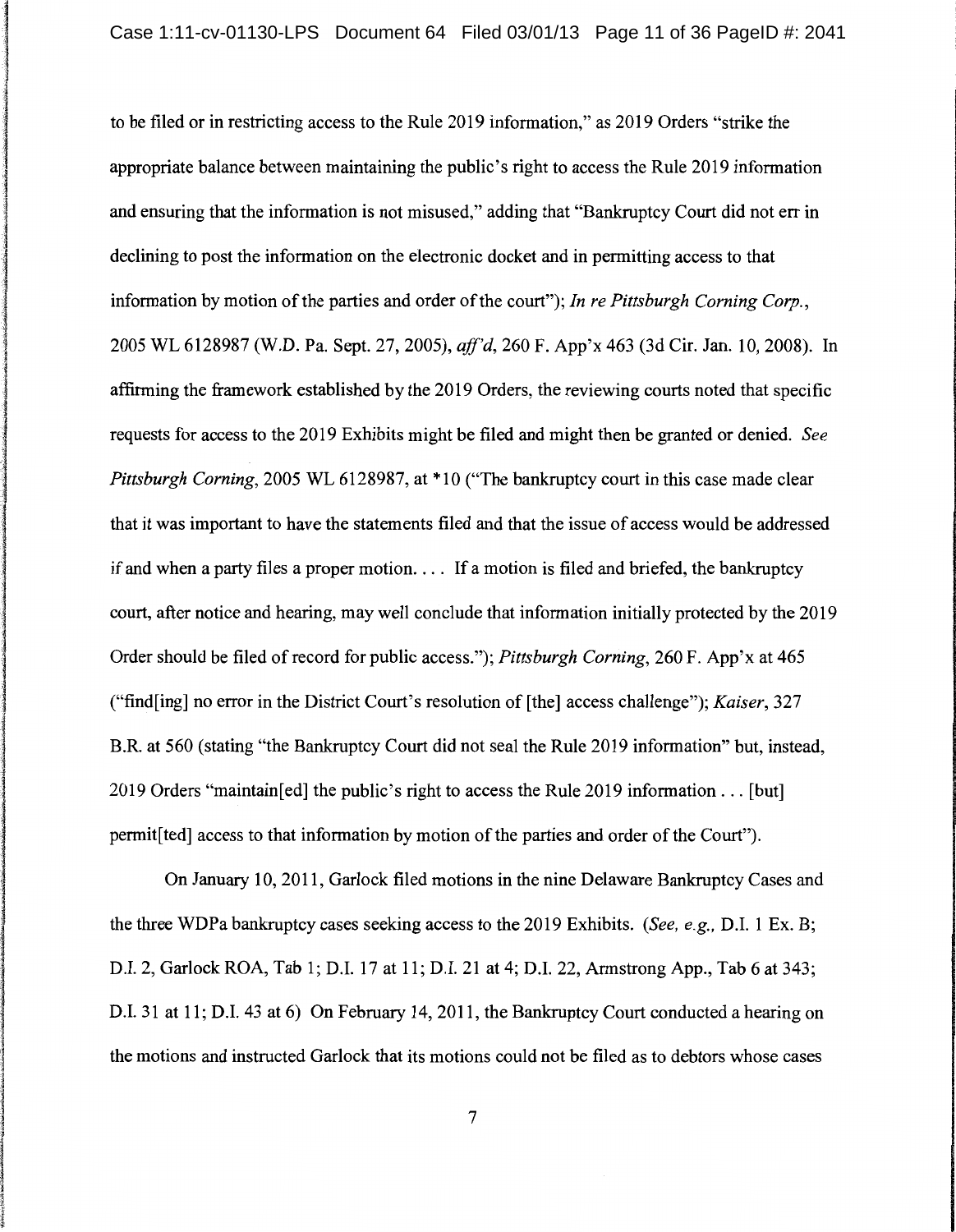には「そのことのことをしている」ということをしている。<br>このことは、このことをしている。<br>このことは、このことは、このことは、このことは、このことは、このことは、このことは、このことは、このことは、このことは、このことは、このことは、このことは、このことは、このことは、このことは、このことは、このことは、この

1

the Andrew Police (and Andrew Police Police Police Police Police Police Police Police Police Police Police Pol<br>1980 - Police Police Police Police Police Police Police Police Police Police Police Police Police Police Poli

l

je predstavanjem poznatava.<br>Dogodki

an di Kabupatèn Selaman Kabupatèn Jawa Terang Kabupatèn Jawa Terang Kabupatèn Jawa Terang Kabupatèn Jawa Teran<br>J

ting of the College Party of the College.<br>The College Party of the College Party of the College Party of the College Party of the College Party of the C ا بال<br>ا

were closed until the closed cases were reopened. *(See, e.g.,* D.I. 2, Garlock ROA, Tab 25; D.I. 17 at 14; D.I. 21 at4; D.I. 22, Armstrong App., Tab 6 at 343 n.1, 348, 350-51; D.I. 31 at 12) Hence, on February 18, 2011, Garlock filed motions to open the closed bankruptcy cases, motions to intervene in the bankruptcies for the limited purpose of seeking access to the 2019 Exhibits, and amended motions for access. *(See, e.g.,* D.I. 2, Garlock ROA, Tabs 9, 15; D.I. 21 at 4-5; D.I. 22, Armstrong App., Tab 6; D.I. 30 at 4) By its motions, Garlock sought to view and copy the 2019 Exhibits; to intervene in cases, if necessary, to obtain access to the exhibits; and to reopen closed bankruptcy cases, if necessary, for the limited purpose of obtaining access to the exhibits.

In her Opinions and Orders of October 7, 2011, Judge Fitzgerald denied all ofthe relief sought by Garlock in all of the bankruptcy cases. She denied access to the 2019 Exhibits, denied the request to reopen closed bankruptcies, and denied the request to intervene. *(See generally*  D.I. 1 Ex. B, Op.; D.I. 2, Garlock ROA, Tabs 31 (Op.) & 32 (Order)) In particular, Garlock was not permitted to intervene because it lacked standing to do so at such a late stage in chapter 11 proceedings in which, for the most part, Garlock had not previously participated. *(See D.I. 1 Ex.* B, Op. at 4-10) Garlock also lacked Article III standing and could not assert the public right of access because "Garlock B, Op. at 4-10) Garlock also lacked Article III standing and could not assert the public right of 23-24) The Bankruptcy Court further found Garlock lacked prudential standing, remarking that Garlock "has not alleged other than an imagined harm" and a mere "generalized . . . grievance."  $(id. at 9)$  Moreover, the negative consequences that would result from granting Garlock's request to reopen the closed cases - some of which involved debtors that had emerged from bankruptcy a decade earlier – "would be enormous."  $(Id.$  at 9-10)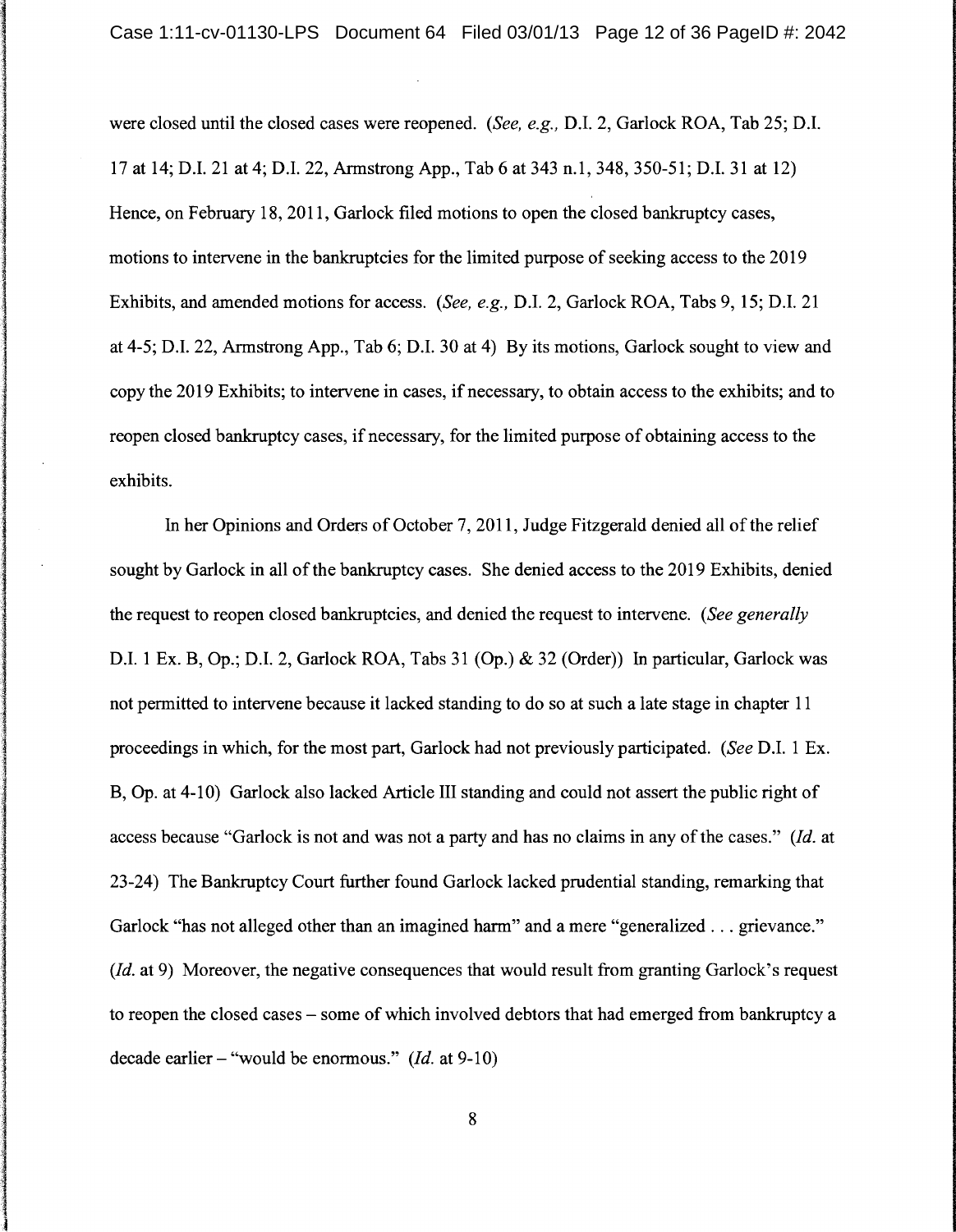The Bankruptcy Court also concluded that Garlock sought, improperly, to use Rule 2019 for purposes for which it was not intended. "Rule 2019 is not a discovery tool but is to ensure that plans are negotiated and voted on by those authorized to act on behalf of real parties in interest *in a case .* ... The 2019 statements are not, and do not substitute for, proofs of claim or ballots of creditors who vote on a plan of reorganization."  $(Id.$  at 13) Nor did the Bankruptcy Court believe the 2019 Exhibits would be helpful to Garlock, as they are *"attorney* statements of authority to represent multiple clients as listed thereon. They are not claims and are not affirmative statements by the clients themselves."  $(Id.$  at 12)

The Bankruptcy Court further discussed the public right of access to judicial records:

The right of the public to access judicial records is to promote trustworthiness of the judicial process, to curb judicial abuses, and to provide the public with a more complete understanding of the judicial system, including a better perception of its fairness. The requirement that counsel establish their authority to represent clients they list in their 2019s serves that purpose in the particular bankruptcy case. That access to the individuals' personal details is restricted is not inconsistent with the public's right of access.

 $(Id. at 15-16 (internal citations and quotation marks omitted))$ 

## **Proceedings on Appeal**

·~ i j

landelajak olega tasaka kaska kaska kaska kaska kaska kaska kaska<br>1990 - Paris Barat Barat Barat Barat Barat Barat Barat Barat Barat Barat Barat Barat Barat Barat Barat Barat B

**Johnson** 

Garlock's appeals of the October 7, 2011 decisions entered by the Bankruptcy Court were docketed in this Court on November 16, 2011. (D.I. 1) On November 23, 2011, they were assigned to the undersigned District Judge.

On December 16, 2011, the Court ordered the nine appeals consolidated for procedural

purposes and granted Garlock's requests to bypass mediation, expedite the appeals, and schedule

oral argument. (D.I. 16) The parties completed briefing on January 27, 2012.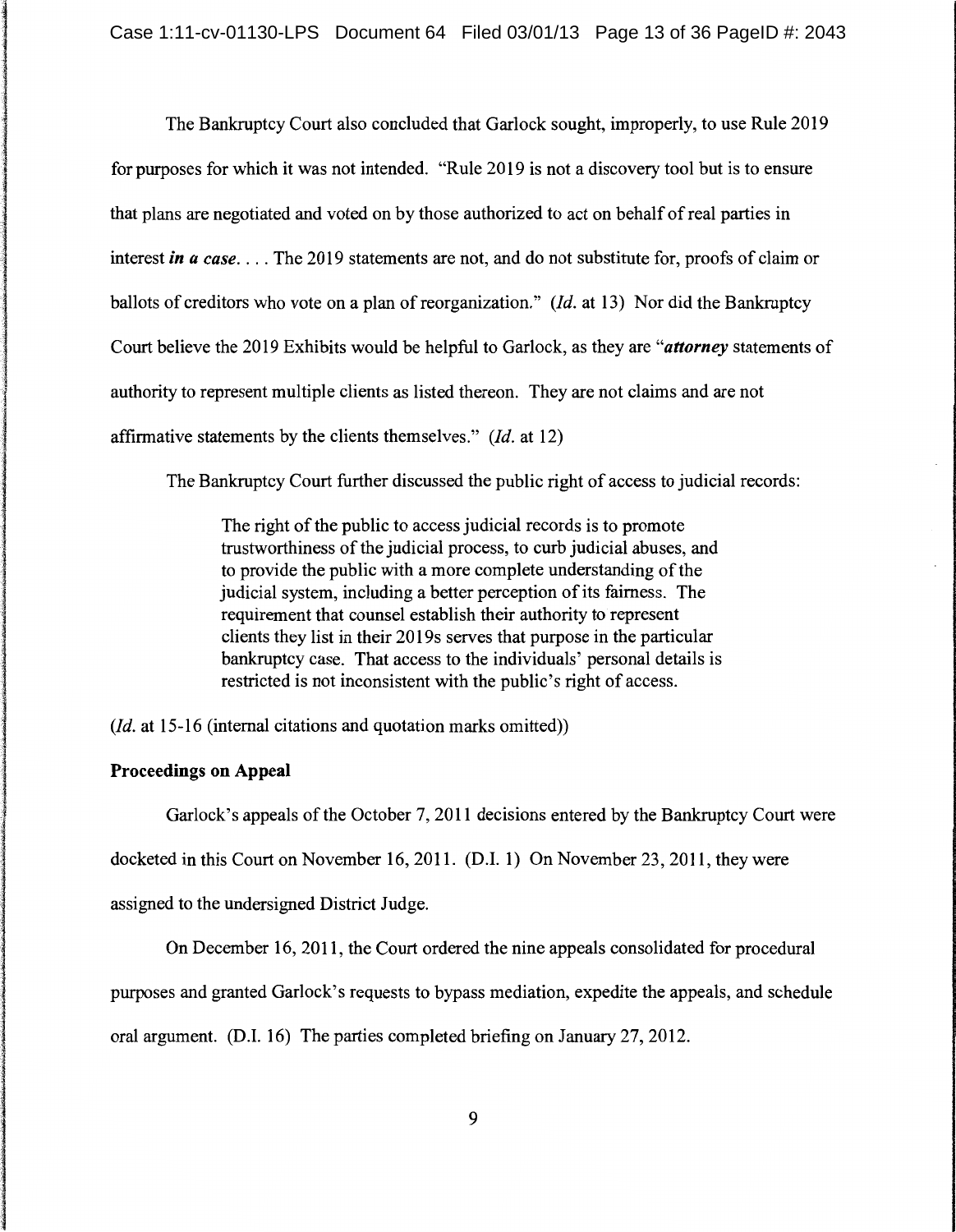ling om de fantale om de gemeente gewone om de gemeente gemeente gemeente gemeente gemeente gemeente gemeente<br>De gemeente gemeente gemeente gemeente gemeente gemeente gemeente gemeente gemeente gemeente gemeente gemeente

an an amarana.<br>I

i

lande de la fondata de la participa de la fondata de la fondata de la fondata de la fondata de la fondata de l<br>La fondata de la fondata de la fondata de la fondata de la fondata de la fondata de la fondata de la fondata d

On May 18, 2012, Garlock filed a Judicial Notice Motion (D.I. 52), asking the Court to take judicial notice of certain proposed legislation at the state and federal levels and, if necessary, to supplement the appellate record with the proposed legislation.

The Court heard oral argument on the appeals and Judicial Notice Motion on June 12, 2012. *(See* 6/12112 Tr.)

#### **JURISDICTION**

The Bankruptcy Court's Orders denying Garlock access to the 2019 Exhibits are appealable as final orders. *See* 28 U.S.C. §§ 158(a)(1) and 1334; *United States v. Smith,* 123 F.3d 140, 145 (3d Cir. 1997) ("Orders either granting or, as in this case, denying access to court proceedings or records are appealable as final orders .... "). The same is true of the Bankruptcy Court's denials of Garlock's motions to intervene and reopen closed bankruptcy cases. *See In re Smith,* 189 F. App'x 88, 89 (3d Cir. June 22, 2006) ("The denial of a motion to reopen is a final, appealable order."); *United States v. Alcan Aluminum, Inc.,* 25 F.3d 1174, 1179 (3d Cir. 1994) ("The denial of a motion to intervene is a final, appealable order.").

#### **LEGAL STANDARDS**

This Court reviews the Bankruptcy Court's findings of fact for clear error and exercises plenary review over decisions of law. See Am. Flint Glass Workers Union v. Anchor Resolution *Corp.,* 197 F.3d 76, 80 (3d Cir. 1999). When an appeal involves mixed findings of fact and conclusions of law, the Court must "break down [such] mixed questions of law and fact, applying the appropriate standard to each component." *Meridian Bank v. Alten,* 958 F.2d 1226, 1229 (3d Cir. 1992).

"Bankruptcy court decisions involving the exercise of discretion are reviewed for abuse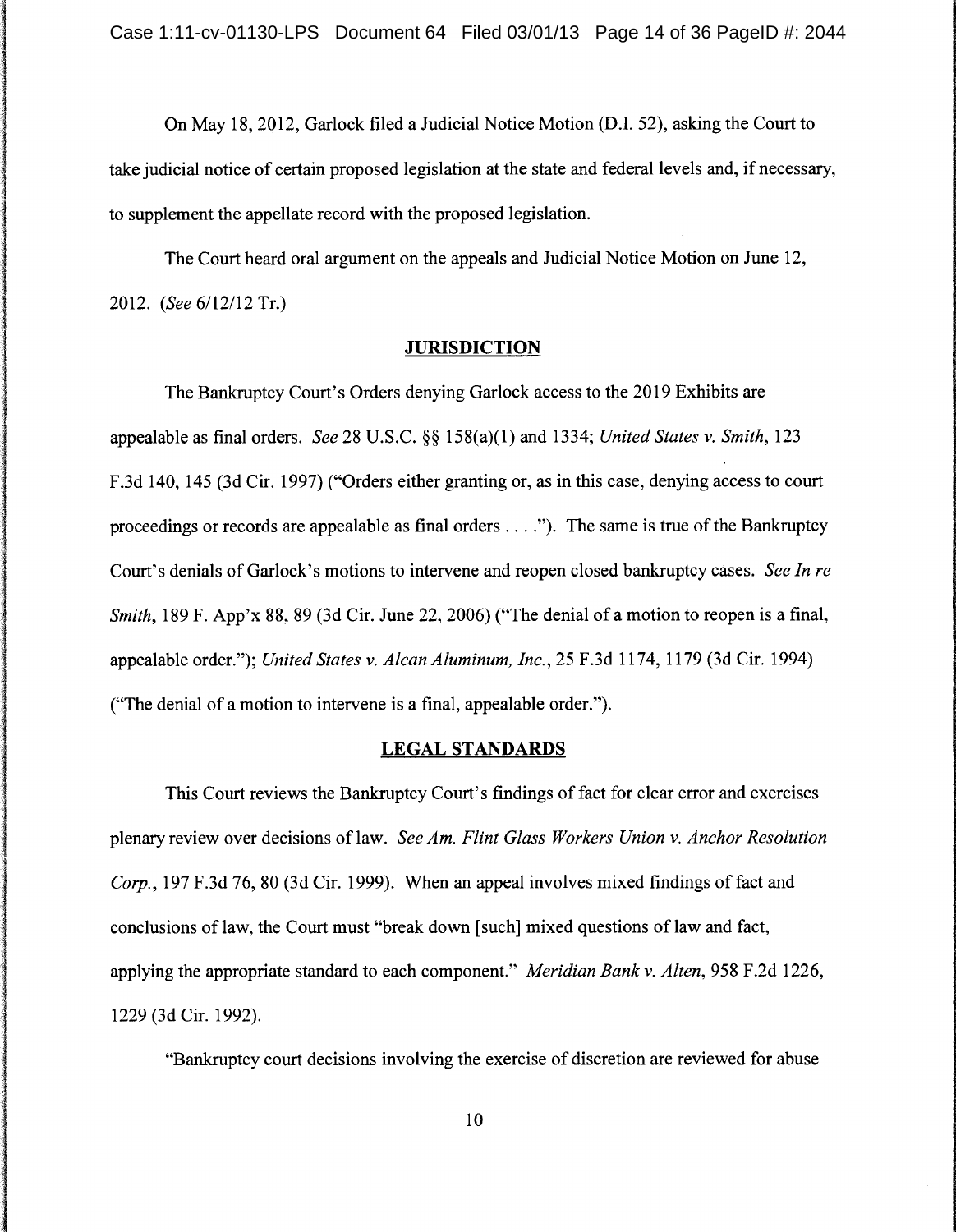of discretion." *In re Cont 'l Airlines,* 150 B.R. 334, 336, 338 (D. Del. 1993). Decisions to protect judicial records from public disclosure are subject to review for abuse of discretion, *see id.,* as are denials of requests to permit access to judicial records, *see LEAP Sys., Inc.* v. *MoneyTrax, Inc.,*  638 F.3d 216, 220 (3d Cir. 2011). Additionally, decisions to permit or deny intervention and reopening of closed bankruptcy cases are reviewed for abuse of discretion. *See A/can Aluminum,*  25 F.3d at 1179; *In re Zinchiak,* 406 F.3d 214, 221-22 (3d Cir. 2005).

#### **THE PARTIES' CONTENTIONS**

#### **I. Garlock's Briefs**

In its opening brief on appeal, Garlock argues that the Bankruptcy Court failed to apply the "settled" standards governing the public's right to access documents filed in federal court, which Garlock contends are set out in *Goldstein* v. *Forbes (In re Cendant Corp.),* 260 F.3d 183, 192 (3d Cir. 2001). (See D.I. 17 at 14-18) Contrary to the Bankruptcy Court's determination that Garlock lacks standing to assert the right of public access to obtain the 2019 Exhibits, under Third Circuit case law any member of the public has standing to vindicate the right of public access to judicial records, provided that the party can identify an obstacle to access to a judicial l record. (See *id.* at 14-15, 18-19)

In Garlock's view, the Bankruptcy Court erred by placing the burden on Garlock to show a proper purpose, rather than requiring the objecting parties to demonstrate the impropriety of Garlock's purpose. (See *id.* at 24) This is particularly so because Garlock's intention to use the 2019 Exhibits in its own bankruptcy cases is a "quintessentially proper purpose," as it fosters sharing of judicial records among courts. *(!d.* at 15, 24-27)

Garlock further argues that the closed cases need not be reopened in order to provide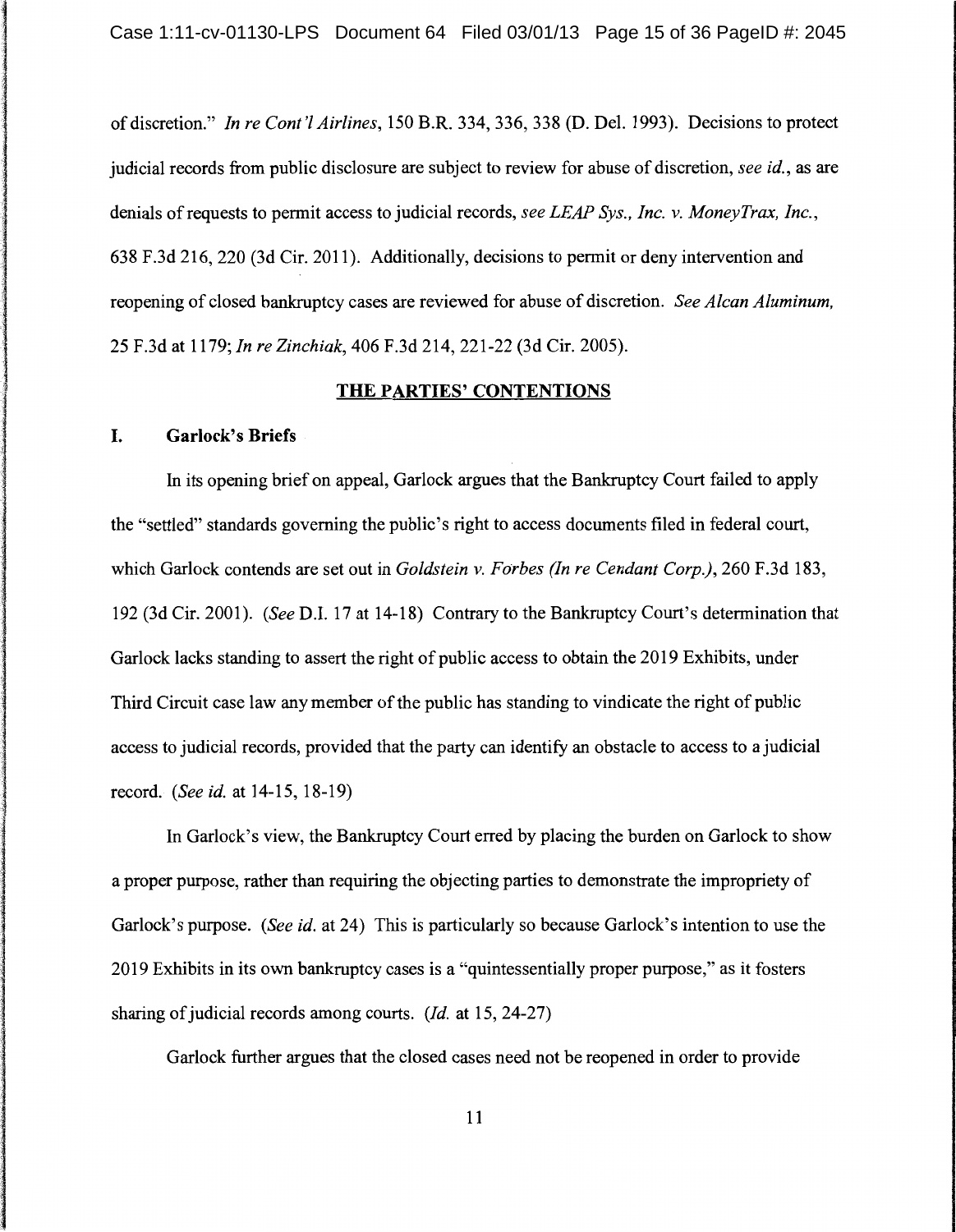Garlock access to the 2019 Exhibits submitted in those cases. *(See id.* at 42-44) Nor is it necessary for Garlock to be permitted to formally intervene in any of the cases. *(See generally id.)* 

In its reply brief, in addition to reiterating its other arguments, Garlock argues that its appeals are not barred by either collateral estoppel or *res judicata. (See* D.l. 39 at 4-9)

#### **II. Appellees' Briefs**

l

I

~ 14. بالمائية<br>14. بالمائية ancesaria anterioria.<br>Internacional

### **A. Certain Law Firm Appellees**

Certain Law Firm Appellees argue that both collateral estoppel and *res judicata* thwart Garlock's attempt to obtain access to the 2019 Exhibits. *(See* D.l. 43 at 9-16) These contentions arise from Garlock's failed effort to access the 2019 Exhibits in the *Pittsburgh Corning*  bankruptcy, a case in which the Western District of Pennsylvania's order was affirmed by the Third Circuit on appeal. *See In re Pittsburgh Corning Corp.,* 2005 WL 6128987 (W.D. Pa. Sept. 27, 2005), *aff'd,* 260 F. App'x 463 (3d Cir. Jan. 10, 2008).

The Certain Law Firm Appellees also explain why Judge Fitzgerald's decisions should be affirmed on other grounds. Not only would reopening closed bankruptcy cases be inappropriate here, but with respect to the open cases, Judge Fitzgerald correctly found that "provision of the 2019 Exhibits could not cure any of the speculative injuries Garlock alleged it was suffering," and Garlock lacked standing to move to intervene in those cases. (D.I. 43 at 9; *see id.* at 20-25) Garlock failed to demonstrate sufficient injury and, thus, did not satisfy the requirement for constitutional standing; Garlock further fails in satisfying any prudential standing requirement. *(See id.* at 20-24) Moreover, the 2019 Exhibits were not filed with the Bankruptcy Court and, therefore, are not judicial records entitled to a presumption of public access. *(See id.* at 21)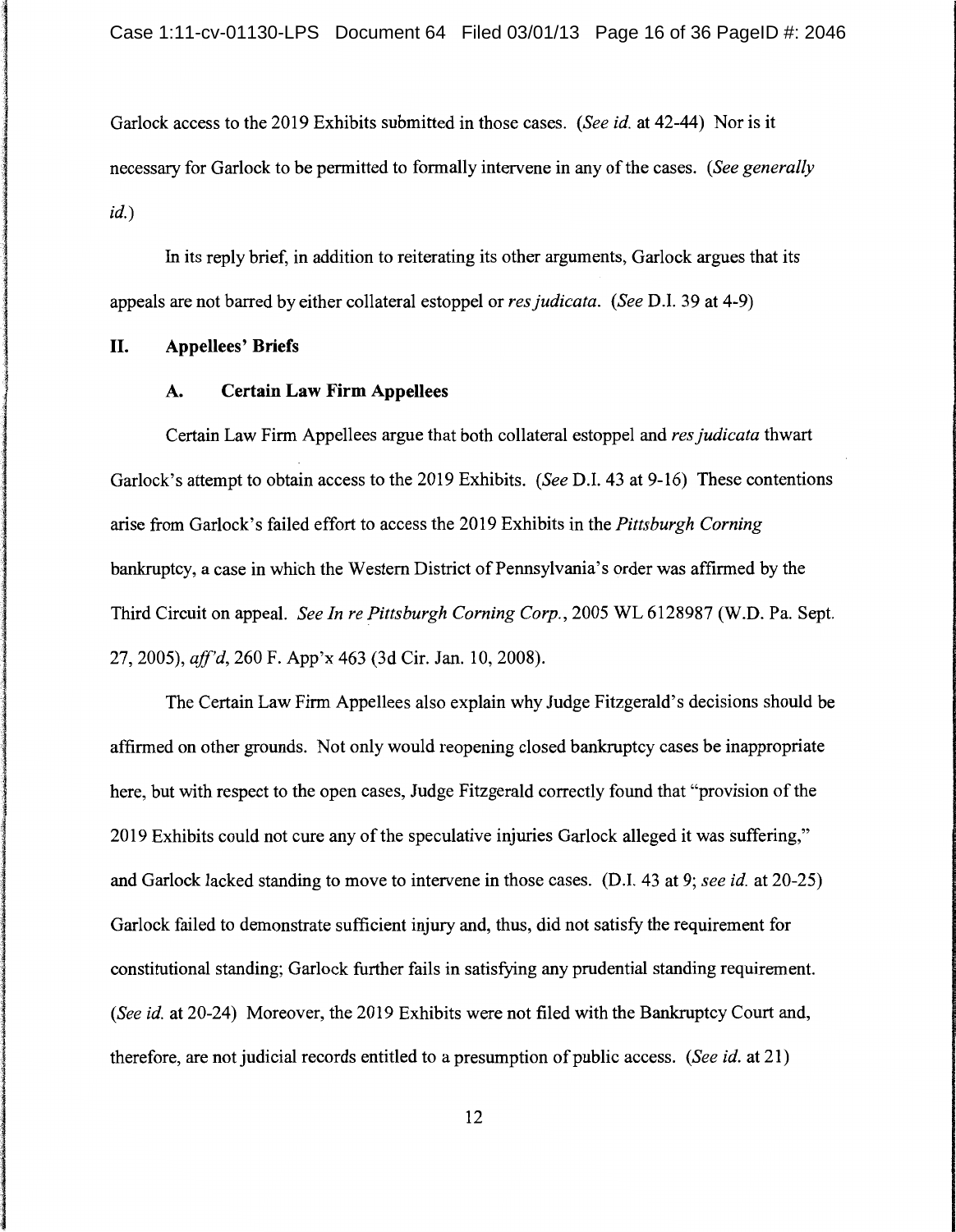Additionally, to the Certain Law Firm Appellees it is apparent that Garlock desires the information in the 2019 Exhibits for an improper purpose, to "prove fraud in the tort system." *(Id. at 23; see also id. at 10, 27-38)* In the view of these appellees, the "2019 Exhibits do not prove fraud in the tort system, nor are they likely to be admissible, probative evidence in Garlock's own estimation process." (*Id.* at 23)

#### **B. Law Firms**

I

**International Control of Control Control of Control Control Control Control Control Control Control Control Co**<br>International Control Control Control Control Control Control Control Control Control Control Control Control

la state de la state de la state de la state de la state de la state de la state de la state de la state de la<br>La state de la state de la state de la state de la state de la state de la state de la state de la state de la

The Law Firms also seek affirmance of the Bankruptcy Court's decision. They fault Garlock for being "indifferent to the reality that counsel for asbestos victims, attentive to the purpose of Rule 2019 and without the benefit of discovery against a bankrupt asbestos defendant, may be constrained to include clients who are just potential creditors in disclosure given under Rule 2019." (D.I. 31 at 17 n.69; *see also id.* at 16-18, 20-21) Hence, the 2019 Exhibits are "relevant to who was represented by whom in the [Bankruptcy Cases] and to little else." (Id. at 18)

Judge Fitzgerald appropriately and sensibly balanced the need to verify agency with the legitimate and sensitive privacy concerns of potential asbestos claimants, and applied the proper standard in denying Garlock's request for "public access" to the confidential2019 Exhibits. *(See id.* at 27-30, 32-33) The Law Firms also argue that both collateral estoppel and *res judicata* bar Garlock's attempt to obtain the 2019 Exhibits. *(See id.* at 10 n.37)

Finally, the Law Firms characterize Garlock's efforts as "a cynical fishing expedition of almost unprecedented scope across a dozen of the biggest mass tort bankruptcies of the last decade," adding that the "volume of the materials to which Garlock seeks access is staggering, raising serious doubts as to how Garlock could possibly make any meaningful use of it in its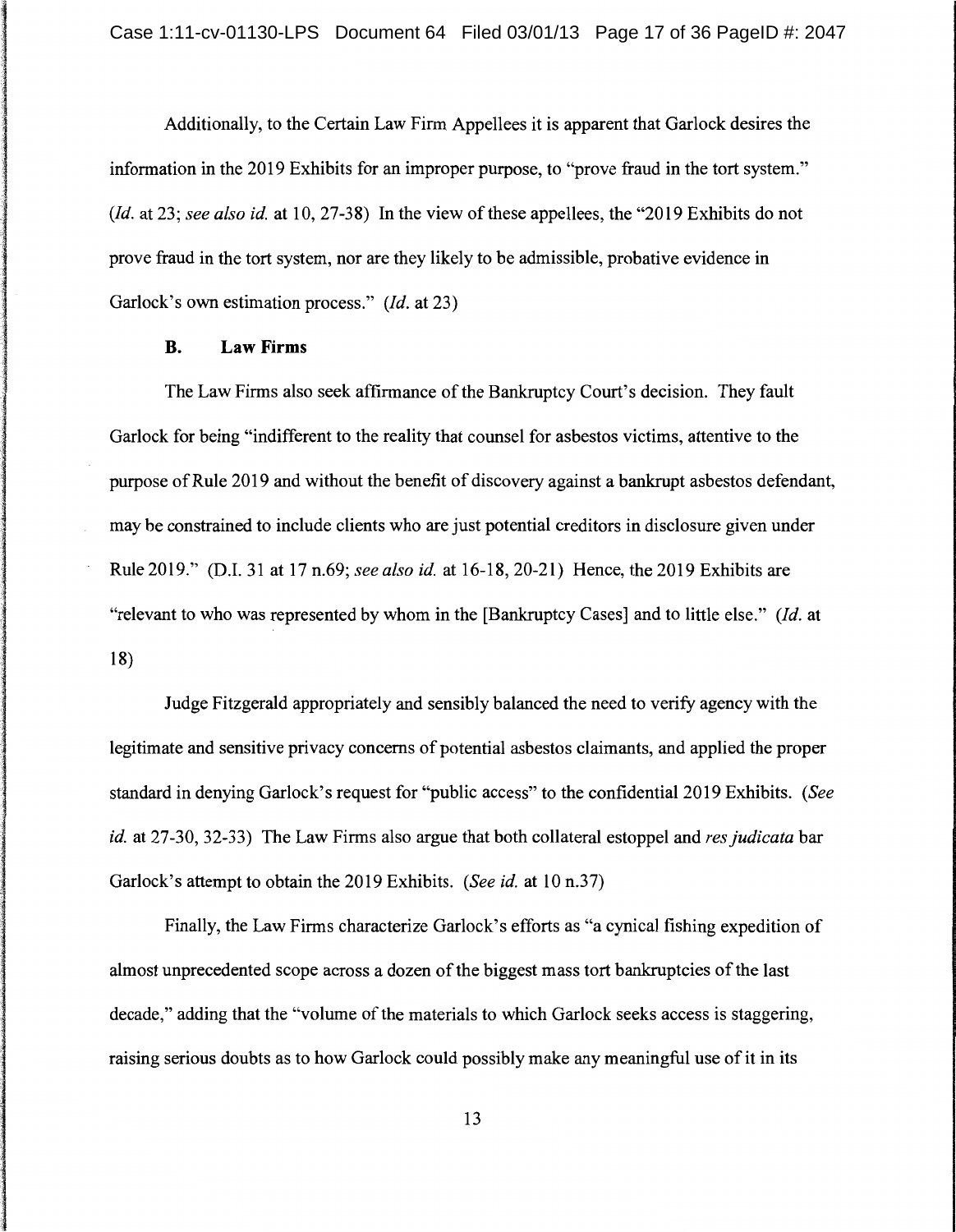forthcoming asbestos claims estimation." *(Id.* at 11 n.38, 20)

#### C. ACC Appellees

ANG MARA jak (Kaipaan Sanda) (Ka)<br>K j

l

l

The ACC Appellees assert that Garlock's request for information is barred by collateral estoppel and res judicata. *(See* D.I. 29 at 10-16) Moreover, the ACC Appellees emphasize that Judge Fitzgerald's 2019 Orders established an appropriate balancing framework. *(See id.* at 21) Garlock's intended use for the information in its own bankruptcy case is speculative, irrelevant, and improper. *(See id.* at 22-27) Although Bankruptcy Code § 107(a) "evidences a strong desire by Congress to preserve the public's right to access judicial records," it is inapplicable here because the 2019 Exhibits were never incorporated into or referenced in any adjudicatory proceedings in the bankruptcy cases, nor were they filed on the docket; thus, they are not "public" or "judicial" records to which access is presumed. *(ld.* at 22; *see id.* at 28-30) Furthermore, disclosure of the information in the 2019 Exhibits would create an undue risk of identity theft and other unlawful injury. *(See id.* at 10, 30-32)

### D. Closed Case Appellees

Armstrong supports affirmance of the Bankruptcy Court for three primary reasons. First, by denying Garlock access to the 2019 Exhibits, Judge Fitzgerald did not hamper Garlock's ability to secure the desired information, as Garlock can seek discovery in its own bankruptcy case and can informally reach out to lawyers representing asbestos creditors. *(See* D.I. 21 at 2-3, 5-6) Second, because Garlock's demand really "amounts to nothing more than what will ultimately become a discovery dispute between Garlock and the filers of the 2019 Statements and exhibits, Garlock fails to establish the requisite close nexus to [Armstrong's] bankruptcy case to confer subject matter jurisdiction on the Delaware Bankruptcy Court." *(Id.* at 3, 7; *see also id.* at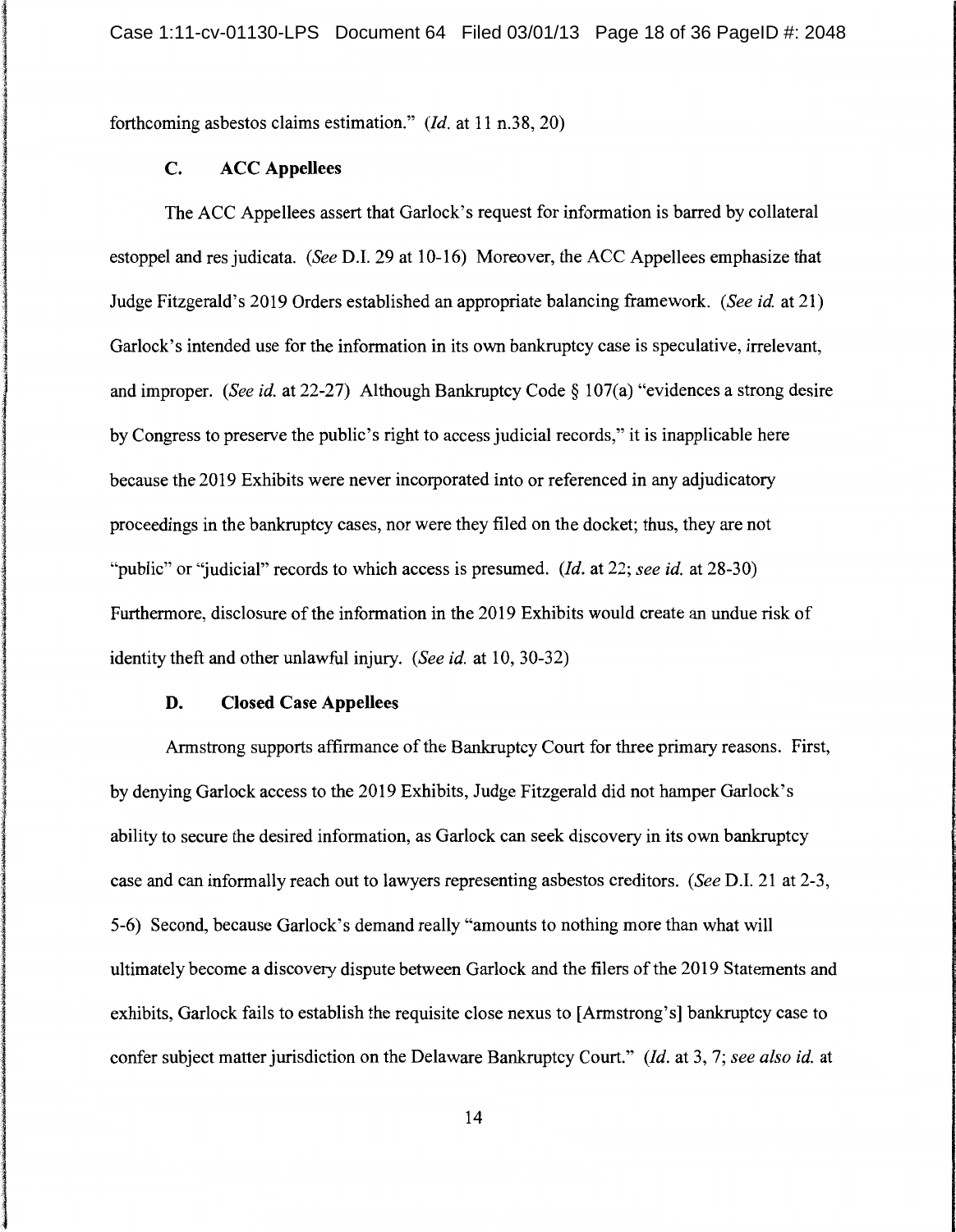7-11) Lastly, reopening closed bankruptcy cases is onerous, expensive, and unjustifiable. *(See id.* at 3, 12-13)

Owens takes no position as to whether Garlock should have access to the 2019 Exhibits. *(See* D.I. 30 at 1, 6) Owens does not believe the closed cases need to be reopened even if the Court is to grant Garlock access. *(See id. at 8-10)* If, however, the *Owens* bankruptcy case is reopened, it should be done in a manner that avoids harm to the reorganized debtor. *(See id.* at 10)

ACandS and USMP also do not take a position on the underlying merits of Garlock's appeals. *(See* D.I. 23; D.I. 24) If their closed bankruptcy cases are reopened, however, these reorganized debtors ask to be indemnified by Garlock for any resulting liabilities. *(See* D.I. 23 at 2; D.I. 24 at 2)

## **III. United States Trustee**

The United States Trustee ("UST") takes no position with respect to whether Garlock may obtain access to the 2019 Exhibits, nor does it oppose reopening the six closed cases. *(See*  D.I. 26 at 1) The UST's interest is that, in the event of reopening, "the Court should hold that the payment of Quarterly Fees in a re-opened, and therefore pending case, [is] statutorily mandated by operation of28 U.S.C. § 1930(a)(6) and that neither the fees nor the related reporting requirement can be 'waived."  $(Id. 3t 6)$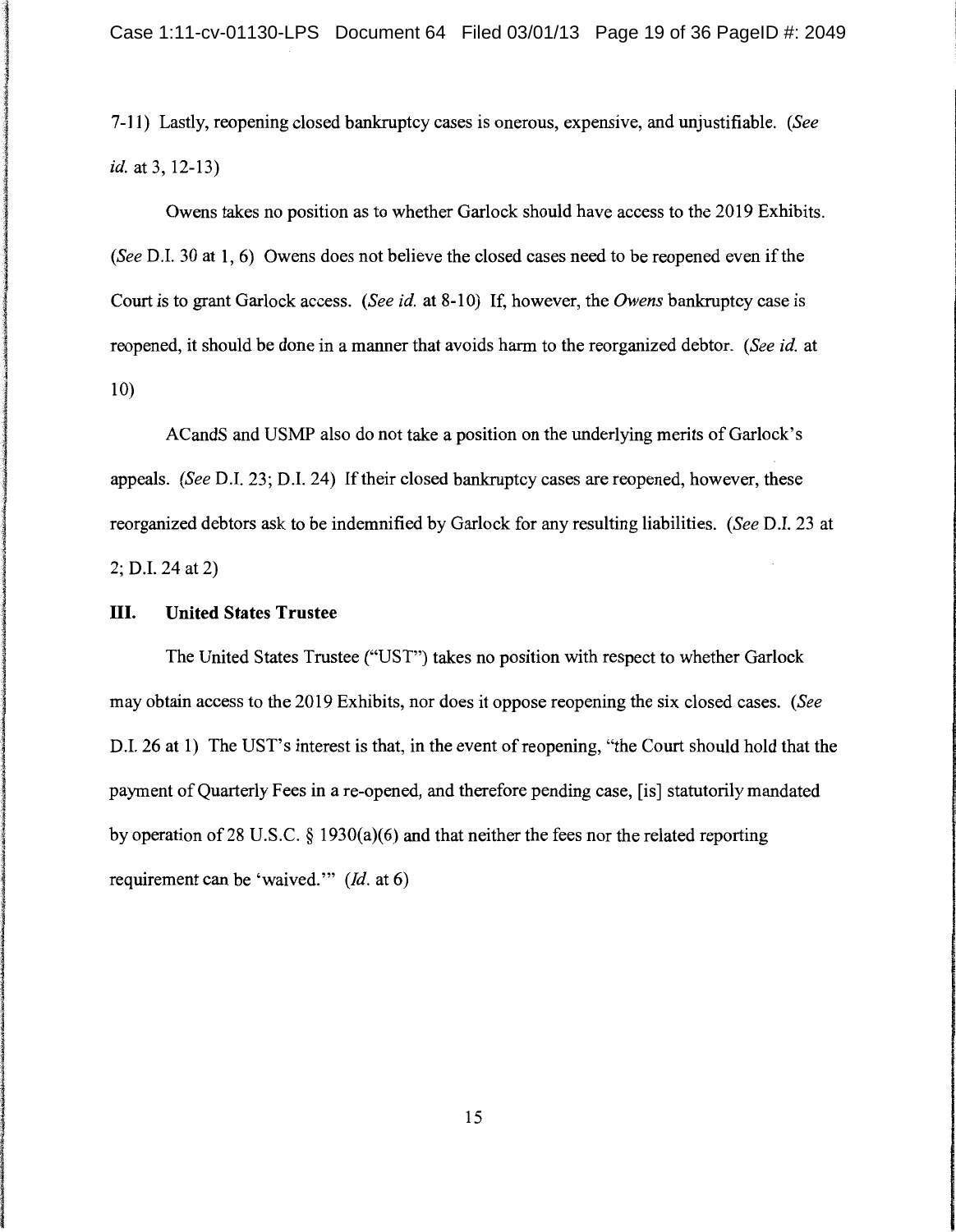## **DISCUSSION<sup>9</sup>**

#### I. **Standing**

Garlock asserts that the Bankruptcy Court did not apply the proper legal standard for assessing whether it had standing to seek access to the 2019 Exhibits. Citing *Pansy v. Borough of Stroudsburg,* 23 F.3d 772, 777 (3d Cir. 1994), Garlock contends that it has standing based on its identification of an "obstacle" to access to judicial records. *(See* D.I. 17 at 18) The Bankruptcy Court's Orders are just such an obstacle. Appellees argue, by contrast, that because the 2019 Exhibits are not judicial records subject to a right to access, Garlock must demonstrate that it has constitutional standing under Article III. <sup>10</sup>

The Court agrees with Garlock. The Third Circuit has "routinely found, as have other courts, that third parties have standing to challenge protective orders and confidentiality orders in an effort to obtain access to information or judicial proceedings." *Pansy,* 23 F.3d at 777. "[T]he

<sup>10</sup>Article III "requires the party who invokes the court's authority to show that he personally has suffered some actual or threatened injury as a result of the putatively illegal conduct of the defendant, and that the injury fairly can be traced to the challenged action and is likely to be redressed by a favorable decision." *Valley Forge Christian College v. Americans United for Separation of Church and State, Inc.,* 454 U.S. 464, 472 (1982) (internal quotation marks and citations omitted).

<sup>9</sup> The parties have raised various issues for the first time on appeal, including collateral estoppel, *res judicata,* whether the 2019 Exhibits are "judicial records," and whether disclosure is inconsistent with Bankruptcy Code§ 107(c). *(See, e.g.,* D.I. 29 at 10-20; D.I. 31 at 10 n.37; D.I. 43 at 10-16) Generally, the Court will not consider arguments that were not presented to the Bankruptcy Court, as the Bankruptcy Court has not had a chance to consider them. *See generally Exxon Corp. v. Tex. Motor Exchange of Houston, Inc.,* 628 F.2d 500, 508 n.3 (5th Cir. 1980) ("[R]es judicata and collateral estoppel ... are affirmative defenses that must be pleaded in the trial court. They will not be considered for the first time on appeal.") (internal citation omitted); *accord Kane v. Heckler,* 776 F.2d 1130, 1132 (3d Cir. 1985). Here, however, the Court has considered each of the new arguments because the record is adequate to permit the Court to do so, none of the new issues warrants depriving Garlock of the access it seeks, and in the interests of judicial economy.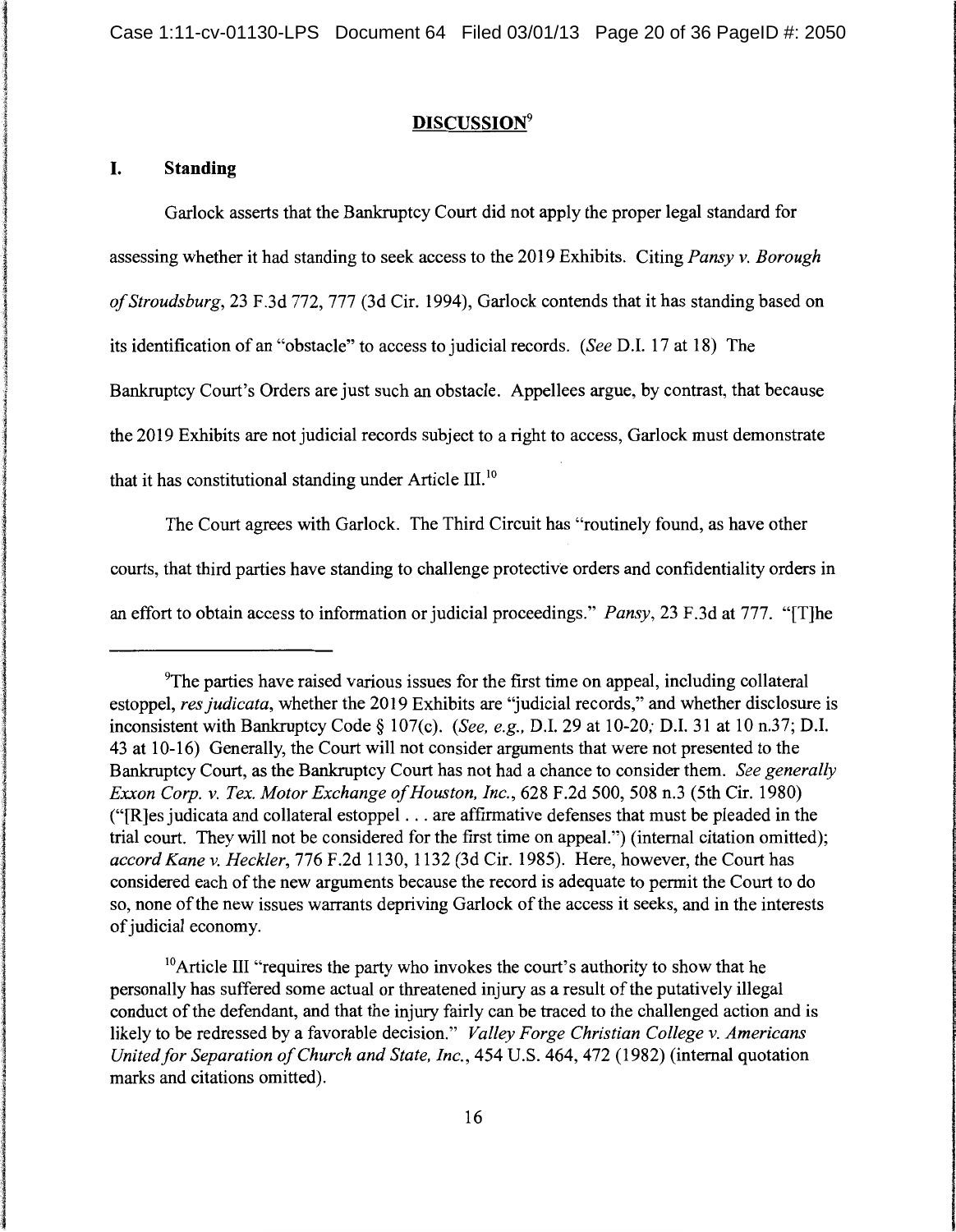procedural device of permissive intervention is appropriately used to enable a litigant who was not an original party to an action to challenge protective or confidentiality orders entered in that action," even "long after a case has been terminated" or "after the underlying dispute between the parties has long been settled." *Id.* at 778-79.<sup>11</sup> Under these circumstances, in order to have standing, the third party need only show an obstacle that prevents access to a judicial record. *!d.*  at 777.

Because Garlock is a member of the public and faces an obstacle to obtaining access to 2019 Exhibits, Garlock has standing. <sup>12</sup>

# **II. Standing to Appeal**

Some appellees contend that even if Garlock possessed standing in the Bankruptcy Court below, it lacks appellate standing here. These appellees rely on the prudential standing requirement, which "limits bankruptcy appeals to persons whose rights or interests are directly and adversely affected pecuniarily by an order or decree of the bankruptcy court," and prior litigation involving requests for access to Rule 2019 information in connection with asbestosrelated bankruptcies. *Pittsburgh Corning,* 260 F. App'x at 466 n.4; *see also Kaiser,* 327 B.R. at 558-59) (describing "type of direct, pecuniary interest contemplated by the 'aggrieved person'

<sup>&</sup>lt;sup>11</sup>The Court deems Garlock's interest in obtaining access to the 2019 Exhibits to be adequate for purposes of permitting intervention by Garlock in the bankruptcy cases, to the extent intervention is required. *See generally* Bankruptcy Rule 2018(a) ("In a case under the Code, after hearing on such notice as the court directs and for cause shown, the court may permit any interested entity to intervene generally or with respect to any specified matter."); *In re First Interregional Equity Corp.,* 218 B.R. 731,736 (Bankr. D.N.J. 1997) ("The court may exercise its discretion granting permissive intervention to the moving party.").

 $12$ "[I]n cases where intervenors seek to modify an order of the court, the court has jurisdiction based on the fact that it already has the power to modify the ... order and no independent jurisdictional basis is needed." *Pansy,* 23 F.3d at 778 n.3.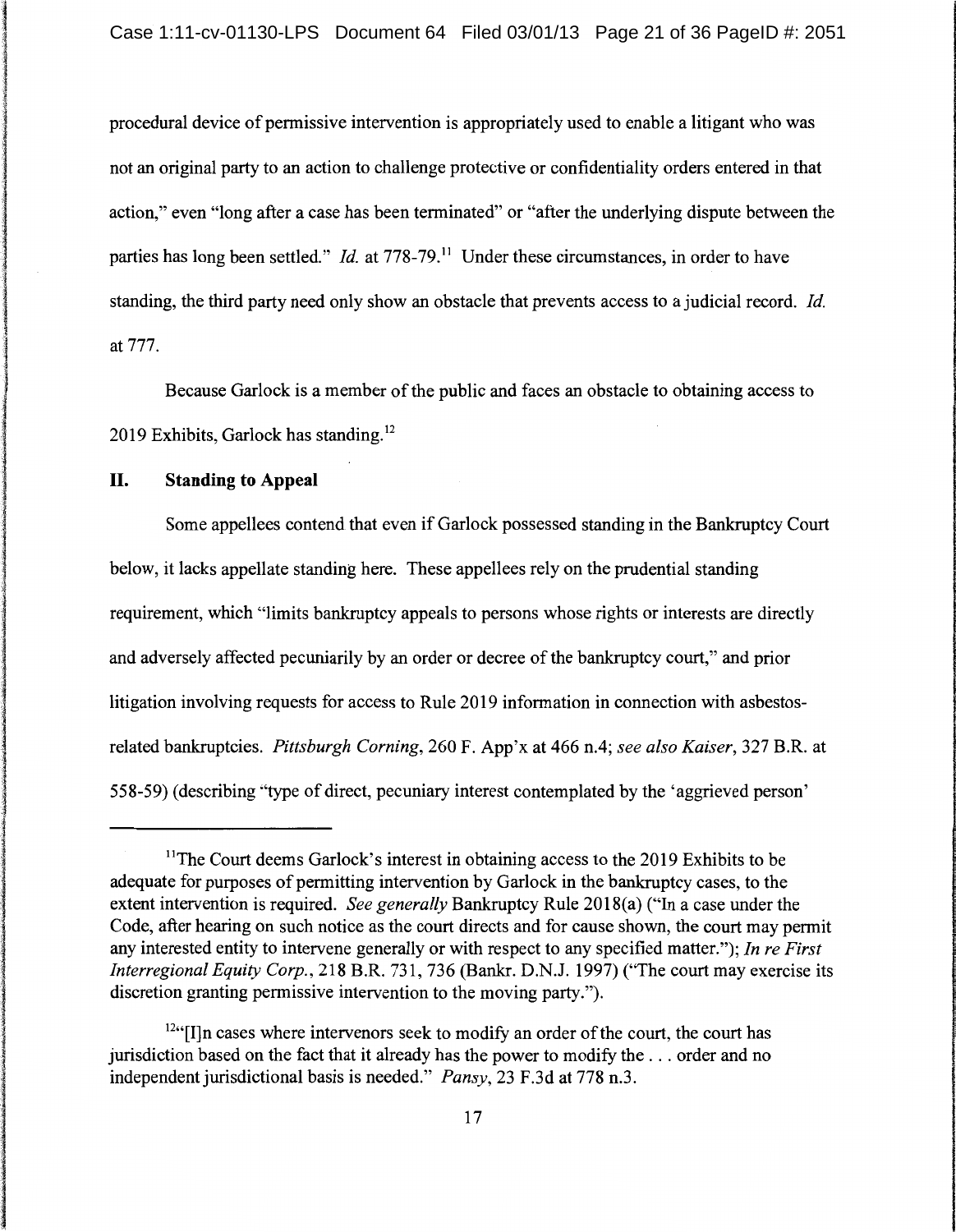test," and distinguishing "incidental costs apply[ing] to anyone seeking access to the Rule 2019 information"); *Pittsburgh Corning,* 2005 WL 6128987, at \*6 (finding "pecuniary concerns raised by appellants in this case do not support a finding that they meet the 'aggrieved persons' test.")

The Court is not persuaded by appellees. The same interests which gave Garlock standing in the Bankruptcy Court persist and give Garlock standing to press its appeals. Garlock remains aggrieved by the "obstacle" of the Bankruptcy Court Orders depriving it of access to the 2019 Exhibits. *See generally In re Congoleum Corp.,* 426 F.3d 675, 685 (3d Cir. 2005) (stating appellate standing extends to, among others, "entities that are aggrieved by an order which diminishes their property, increases their burdens, or detrimentally affects their rights"). Nothing in the prior litigation cited by appellees holds that denial of a request for access to the 2019 Exhibits for the purpose to which Garlock intends to use them (i.e., development of evidence in connection with the estimation proceeding as part of its own bankruptcy case) is an insufficient interest to press on appeal.

# III. **Collateral Estoppel**

Collateral estoppel, or issue preclusion, prohibits a party from re-litigating an issue it has already litigated. Collateral estoppel applies where "(1) the identical issue was previously adjudicated; (2) the issue was actually litigated; (3) the previous determination was necessary to the decision; and (4) the party being precluded from relitigating the issue was fully represented in the prior action." *Jean Alexander Cosmetics, Inc. v. L'Oreal USA, Inc.,* 458 F.3d 244, 249 (3d Cir. 2006) (internal quotation marks omitted).

Collateral estoppel does not bar Garlock here because neither the 2019 Orders, nor any other decision in any litigation, decided the issue of Garlock's right as a member of the public to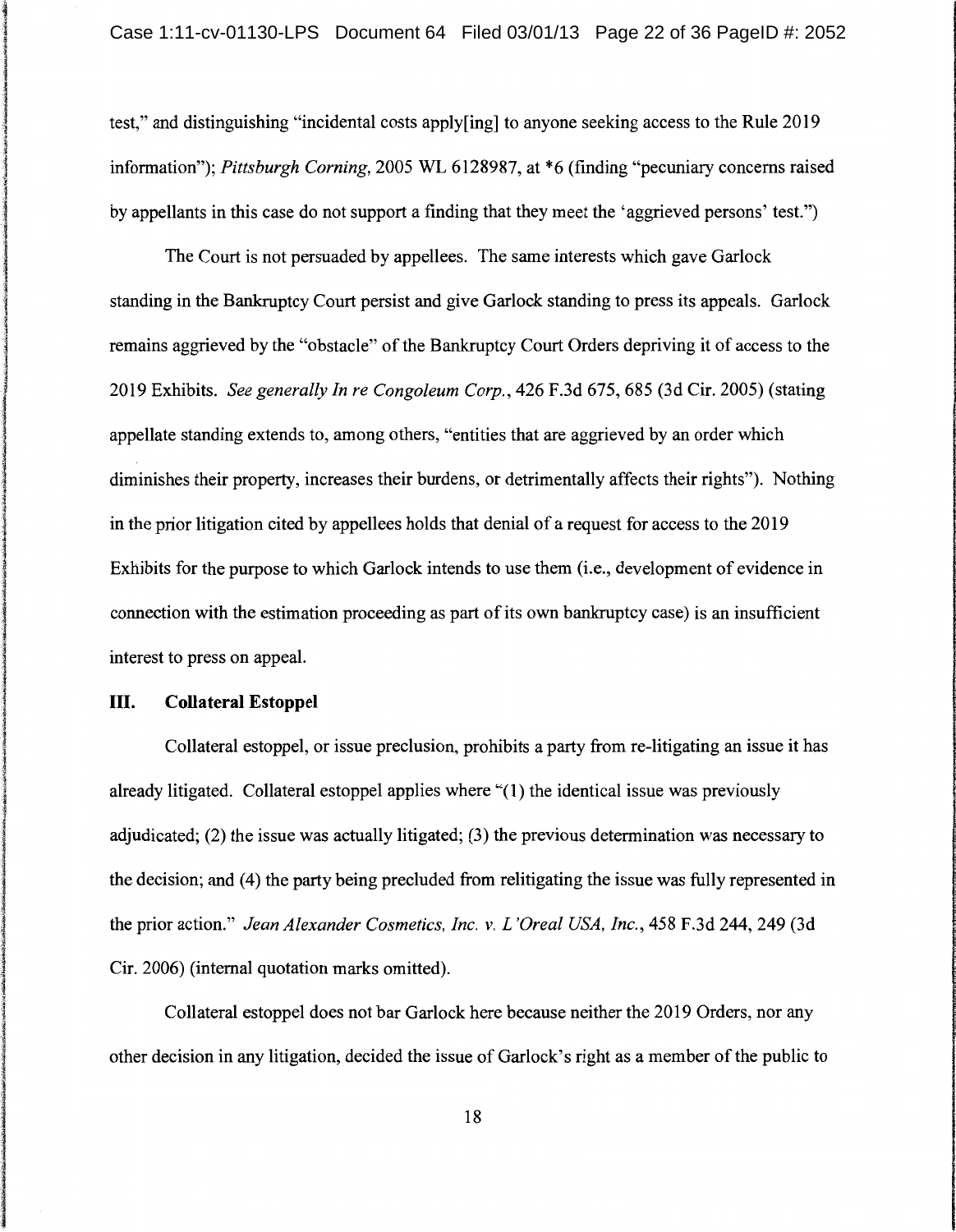access the 2019 Exhibits. The issue of the public's right to access the 2019 Exhibits has in no previous action been "actually litigated." None of the prior decisions actually deprived anyone of access of the 2019 Exhibits.

In connection with the *Pittsburgh Corning* bankruptcy, certain insurance companies challenged the 2019 Orders on the basis that the Bankruptcy Court failed to follow the mandates of Rule 2019 in all respects, by tailoring some of its requirements in recognition of the realities of mass tort asbestos-related bankruptcy litigation. *See Pittsburgh Corning,* 2005 WL 6128987, at \* 1. Although the insurer-appellants contended the Rule 2019 Orders violated the public's right to access to judicial records, which is protected under the First Amendment as well as common and statutory law, the district court dismissed their appeal for lack of standing or, in the alternative, lack of ripeness. *See id.* Moreover, as the district court explained, as of the time of that appeal "[t]he bankruptcy court did not resolve issues relating to the right of access; rather it created a procedure to determine those issues at another time if a motion is filed seeking public access." *Id.; see also Kaiser,* 327 B.R. at 558-59 (finding lack of standing as insurer appellants had not moved for access).

Later, Garlock tried itself to access Rule 2019 information in the *Pittsburgh Corning*  bankruptcy. Not only did Garlock object to the Third Amended Plan in that case, but it also made a request to access 2019 Exhibits. *(See* Op. at 6 n.5) On March 24, 2010, Judge Fitzgerald denied Garlock's motion. *(See id.)* The order denying Garlock's motion indicated it was "without prejudice to a request for access to information contained in a specific 2019 Statement as to a particular client in specific instances of need or cause." *(See* D.I. 22, Armstrong App., Tab 5, Ex. Fat 3) In neither its initial motion nor its objections-related filings did Garlock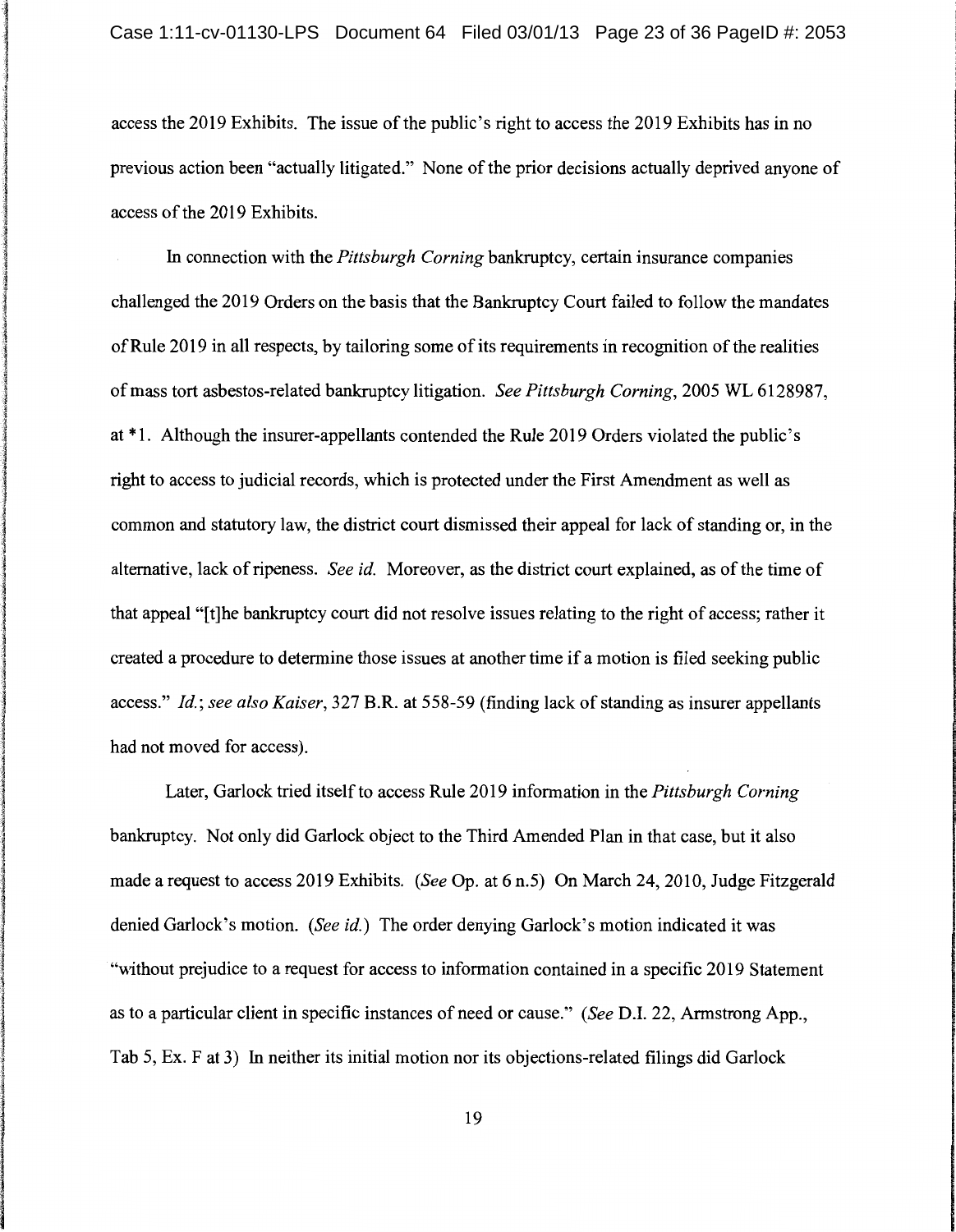invoke the public access doctrine; instead, Garlock relied solely on its status as a party in interest. Hence, the applicability of the public access doctrine was not put at issue. *See generally Gruntal*  & *Co., Inc. v. Steinberg,* 854 F. Supp. 324, 336-37 (D.N.J. 1994) (noting issue to be precluded "must have been distinctly put in issue and directly determined adversely to the party against which estoppel is asserted") (internal quotation marks omitted), *aff'd,* 46 F.3d 1116 (3d Cir. 1994).

Accordingly, appellees have failed to demonstrate that Garlock's access requests are barred by collateral estoppel.

### **IV.** *Res Judicata*

l and the state of the state of the state of the state of the state of the state of the state of the state of <br>The state of the state of the state of the state of the state of the state of the state of the state of the st<br>

*Res judicata,* or claim preclusion, bars a party from re-litigating a claim that has already been determined on the merits by a competent court. *Res judicata* is established upon a showing that there has been  $(1)$  a final judgment on the merits in a prior suit involving  $(2)$  the same claim and (3) the same parties or their privies." *EEOC v. U.S. Steel Corp.,* 921 F.2d 489, 493 (3d Cir. 1990).

Garlock only appeared in one of the bankruptcy cases: *Pittsburgh Corning.* To this Court's knowledge, no plan confirmation order has been entered in that bankruptcy. In the absence of a final order, *res judicata* is not applicable. Additionally, there is no basis to find that Garlock raised the "same claim" in any of the bankruptcy cases other than (arguably) *Pittsburgh Corning.* 

20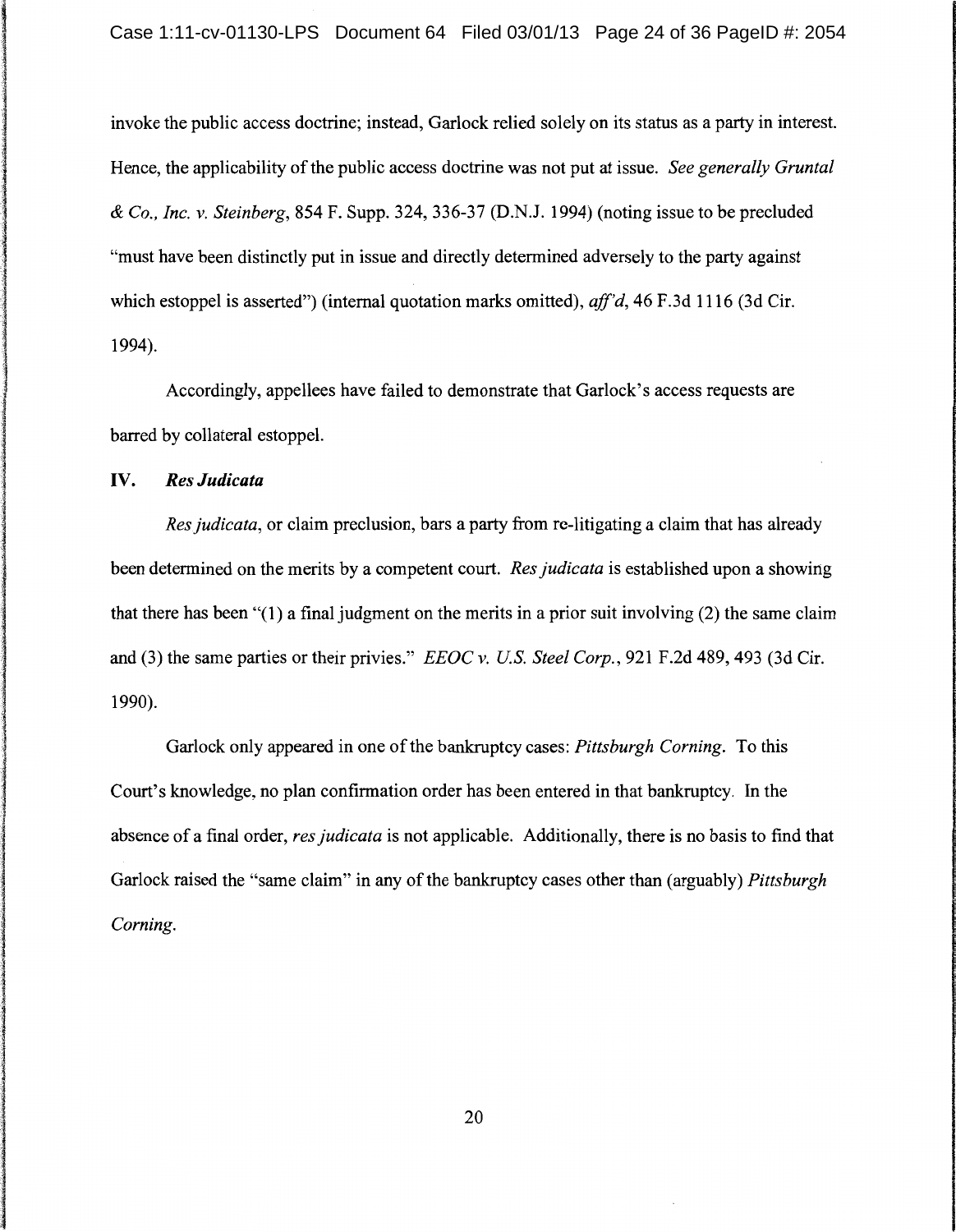# IV. Garlock Will Be Granted Access to the 2019 Exhibits Pursuant to the Common Law Right of Public Access to Judicial Records

### A. The 2019 Exhibits Are Judicial Records

int annistants.<br>.

al politica de la maria de la maria de

l

**Ing June Senator** ! the control of the control of the control of the control of the control of the control of the control of the c<br>The control of the control of the control of the control of the control of the control of the control of the c

I

I

l

The Court concludes that the 2019 Exhibits are "judicial records."<sup>13</sup> The 2019 Orders require that the 2019 Statements be "filed" with the Bankruptcy Court. *(See, e.g.,* D.l. 6, Certain Law Firm Appellees ROA, Tab 24; D.l. 22, Armstrong App., Tab 1 ("[A]ny entity or committee representing more than one creditor or equity security holder and any indenture trustee that has entered an appearance, filed a claim, cast a ballot or taken any other affirmative action to participate in the Debtor's bankruptcy case in any way shall *file* with the Clerk a statement (a '2019 Statement')." (emphasis added))) The 2019 Orders then define the 2019 Exhibits to be part of the "Statements." *(See, e.g., D.I. 6, Certain Law Firm Appellees ROA, Tab 24; D.I. 22, p.* Armstrong App., Tab 1 ("It is further ORDERED that the 2019 Statement shall be a verified statement identifying the name and address of the entity filing such statement and that *includes the following exhibits ... ")* (emphasis added)) Consistent with the 2019 Orders, in her Opinions Judge Fitzgerald describes "determin[ing] that the information would be *filed* with the Clerk but not placed on the public electronic docket system because of the great potential for abuse of personal (medical) information and identity theft (because of the identifying information included on the 2019s)." (Op. at 17 n.16 (emphasis added)) In the *Pittsburgh Corning* appeal, the Western District of Pennsylvania appeared also to view the 2019 materials as having been "filed." *See Pittsburgh Corning,* 2005 WL 6128987, at \* 10 ("The bankruptcy court in this case

<sup>&</sup>lt;sup>13</sup>While the Court discussed with the parties the possibility of remanding to the Bankruptcy Court for a factual determination as to whether the 2019 Exhibits are judicial records *(see* 6/12/12 Tr. at 18), no party suggested the Court should do so *(see, e.g., id.* at 47-48).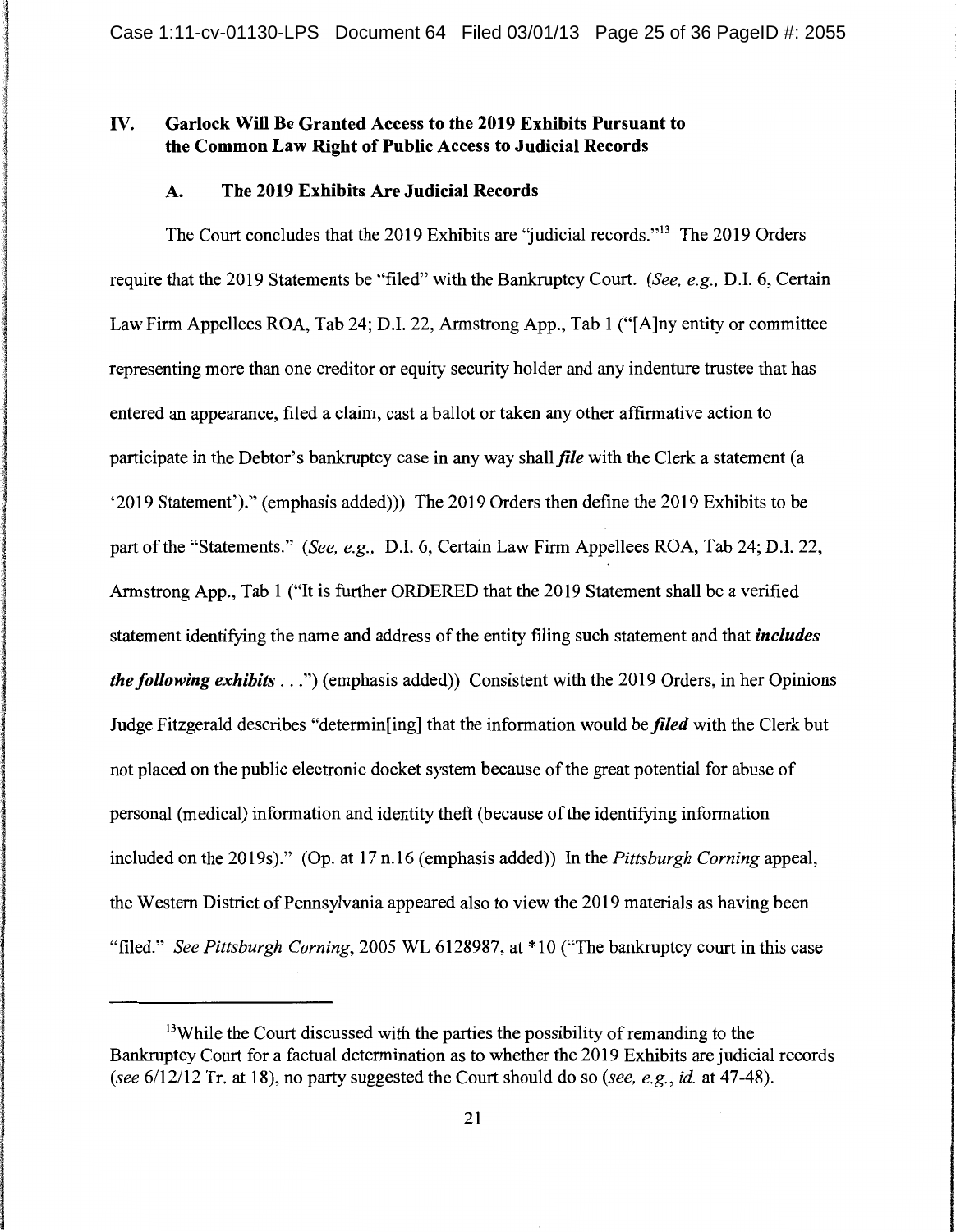made clear that it was important to have the [2019] statements *filed* and that the issue of access would be addressed if and when a party files a proper motion.") (emphasis added).

The 2019 Statements were available to the parties and could be used to monitor the propriety of the plan confirmation voting process. *(See, e.g.,* 6/12/12 Tr. at 18 ("[E]ven in the ruling denying access, the [Bankruptcy] Court says that it did make exhibits available to parties so that they could police the votes that were cast in favor of the plan. So the exhibits were - the best evidence we have is that they were used in the bankruptcy case."); Op. at 14 n.11 ("The purpose [of requiring 2019 statements] is to make sure that the entities who vote in this case have actually been identified and somebody makes the comparison to determine that in fact the law firm that purports to represent that party represents that party."))

Thus, the 2019 Statements, including the Exhibits, were "filed with" the Bankruptcy Court. They are, therefore, "judicial records." *See Pansy,* 23 F.3d at 781.

#### B. There Is a Presumptive Right of Access to the 2019 Exhibits

As the 2019 Exhibits are judicial records that were filed with the Bankruptcy Court, there is a presumptive right of public access to them. *See generally Goldstein v. Forbes (In re Cendant Corp.), 260 F.3d 183 (3d Cir. 2001). The filing of a document with a court "clearly* establishes" it is subject to the right of access. *Id.* at 192<sup>14</sup> As the Third Circuit has explained, public access "promotes public confidence in the judicial system by enhancing testimonial trustworthiness and the quality of justice dispensed by the court;" "diminishes possibilities for injustice, incompetence, perjury, and fraud;" "provide[s] the public with a more complete

1300 and 1300 and 1300 and 1300 in soldieritera **International** 

la series de la serie de la serie de la serie de la serie de la serie de la serie de la serie de la serie de l<br>La serie de la serie de la serie de la serie de la serie de la serie de la serie de la serie de la serie de la

<sup>14</sup>*See also* 11 U.S.C. § 107(a) ("Except as provided in subsections (b) and (c) and subject to section 112, a paper filed in a case under this title and the dockets of a bankruptcy court are public records and open to examination by an entity at reasonable times without charge.").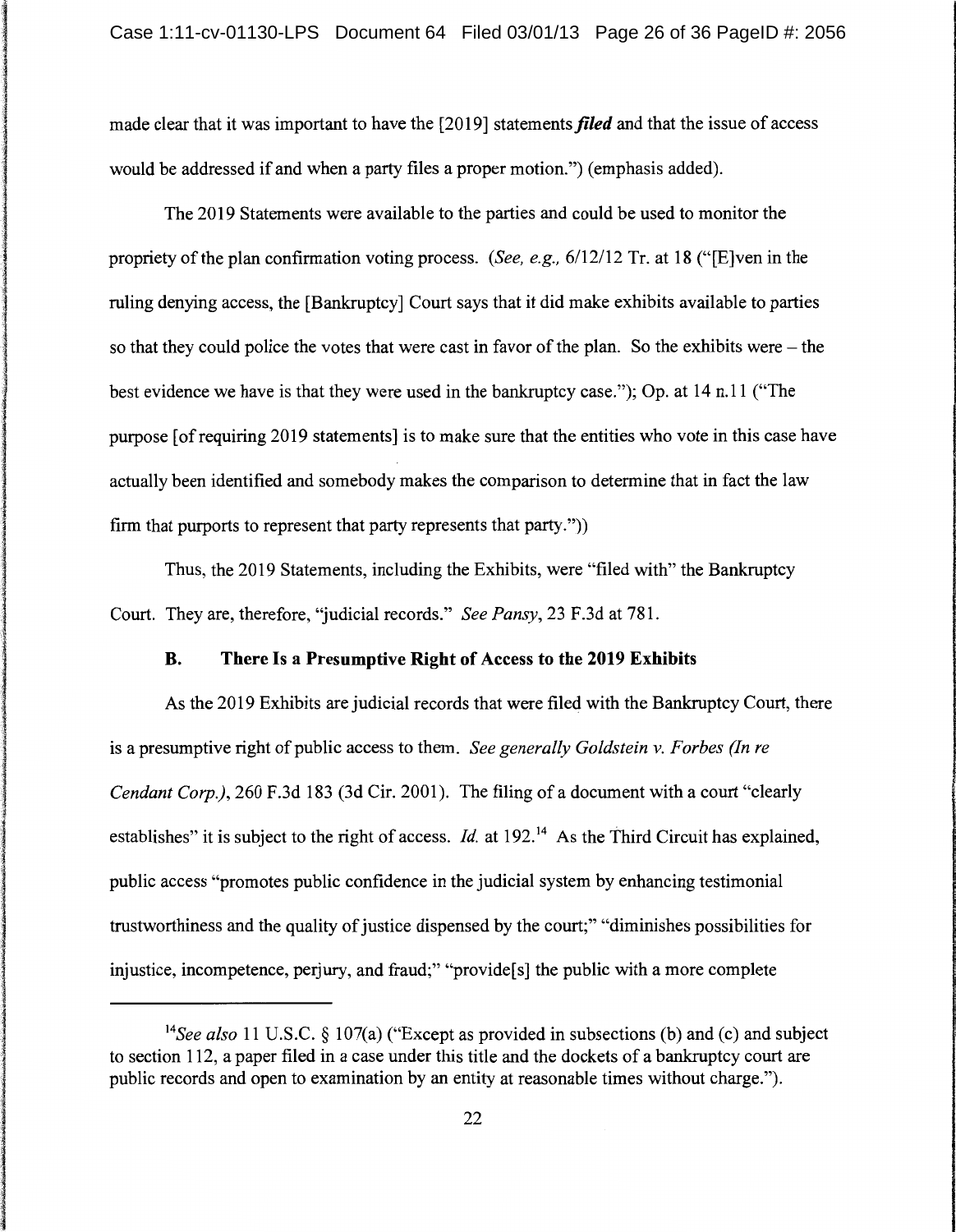understanding of the judicial system and a better perception of its fairness;" and "helps assure that judges perform their duties in an honest and informed manner." *!d.* 

#### C. The Presumption of Access Has Not Been Rebutted

a (Participale de la Cartesia)<br>Internacional

la salah sahiji déngan kacamatan di kacamatan di kacamatan di kacamatan di kacamatan di kacamatan di kacamatan<br>Kacamatan di kacamatan di kacamatan di kacamatan di kacamatan di kacamatan di kacamatan di kacamatan di kacama

"In order to override the common law right of access, the party seeking the closure of a hearing or the sealing of part of the judicial record bears the burden of showing that the material is the kind of information that courts will protect and that disclosure will work a clearly defined and serious injury to the party seeking closure." *Goldstein,* 260 F.3d at 194 (internal quotation marks omitted). Though there exists a "strong common law presumption of access," which "must be balanced against the factors militating against access," "[t]he burden is on the party who seeks to overcome the presumption of access to show that the interest in secrecy outweighs the presumption." *!d.* 

Here, the presumption of access has not been rebutted. Although the appellees raise numerous arguments against disclosure, their contentions do not show, individually or collectively, that here the interest in secrecy outweighs the presumption of public access. For instance, while appellees are concerned about the possibility of misuse of potential asbestos claimants' personal information, leading to identity theft or other abuses, they fail to show any clearly defined and serious injury, particularly given the restrictions the Court will place on Garlock's use of the 2019 Exhibits.

While it is undoubtedly true that Rule 2019 is not intended for the purpose to which Garlock seeks to put it, this fact does not rebut the presumption of public access to judicial records. Similarly, some appellees emphasize that Garlock could seek the same information it is requesting here through the discovery process in its own bankruptcy, for instance by subpoenaing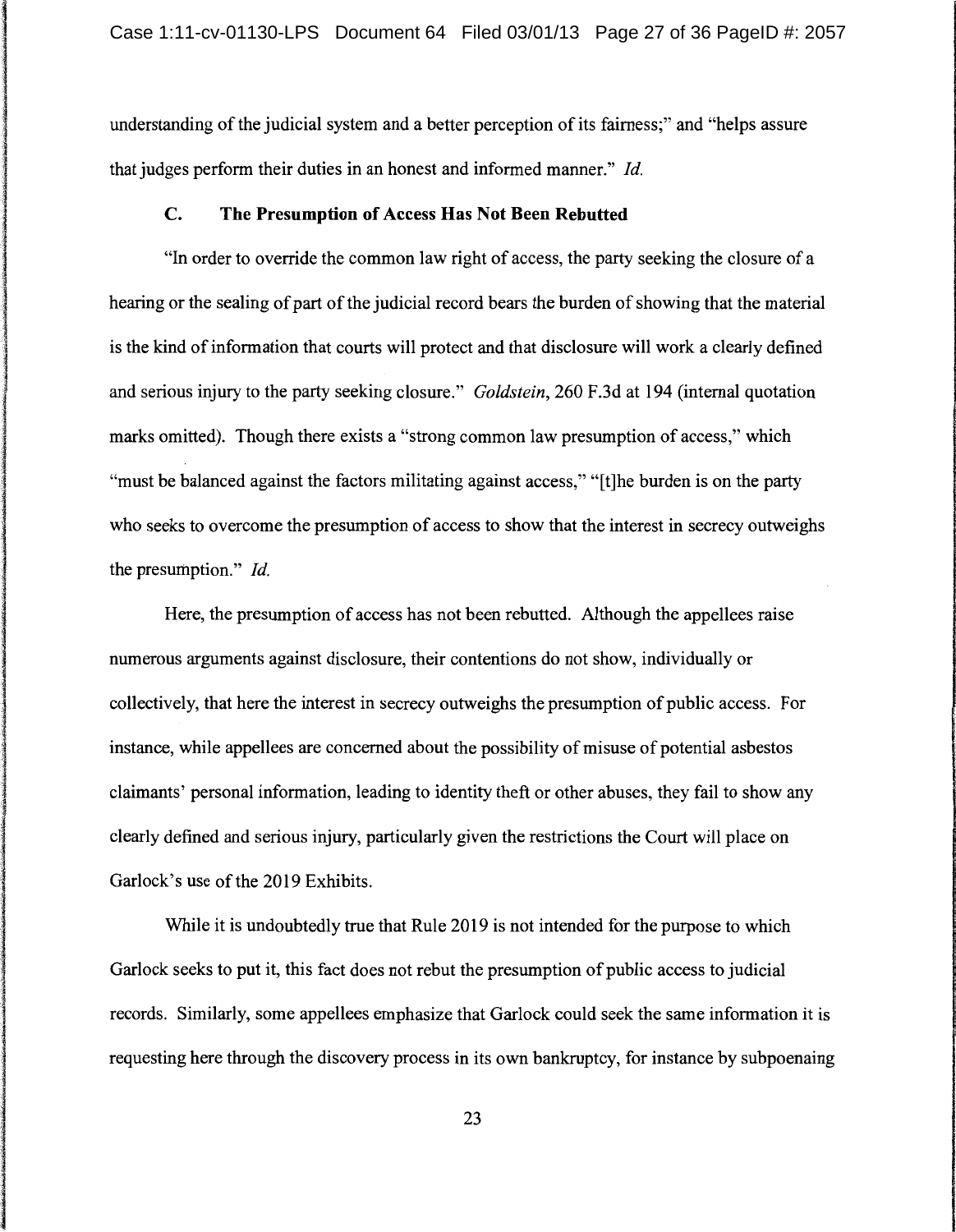I

i) ilalah

j

I

I

1

!

**termiser** 

the third-party law firms. Garlock acknowledges this potential opportunity- and has evidently pursued it to some extent. *(See* 6/12/12 Tr. at 12-13) But just because Garlock might have another mechanism for obtaining the information it seeks here does not, in the circumstances presented here, diminish Garlock's right to pursue access through the process it is pursuing in this Court.

Some appellees contend that everyone understood at the time the Bankruptcy Court entered the 2019 Orders that access would be provided only for purposes of monitoring the voting process. *(See, e.g., id.* at 44) However, the appellees have pointed to nothing in the record to support such a view. Certainly, nothing in the 2019 Orders or in the Opinions states that this was the only anticipated grounds on which a successful motion for access could be based.

Appellees point out that Rule 2019 has recently been amended, and disclosure requirements relaxed, so if the current version had been in place in 2004, statements would not have been required. *(See id.* at 44 ("The new Rule 2019 would not require the disclosure of passive representation."); *see also* D.l. 31 at 5-7, 30-32; D.l. 43 at 4 & nn.3-4; D.l. 29 at 8; D.l. 32, Law Firms App., Tab 2 (amended Fed. R. Bankr. P. 2019, eff. Dec. 1, 2011)) This is largely irrelevant, as the Bankruptcy Court had to follow the version of Rule 2019 that was in effect at the time it entered the 2019 Orders. More importantly, the Bankruptcy Court *did* enter the 2019 Orders, which were affirmed on appeal, and are not (and could not be) challenged by appellees in these appeals.

The Court recognizes the parties dispute the likely evidentiary value of the 2019 Exhibits. Admissibility under the Rules of Evidence, however, is not the standard by which the right of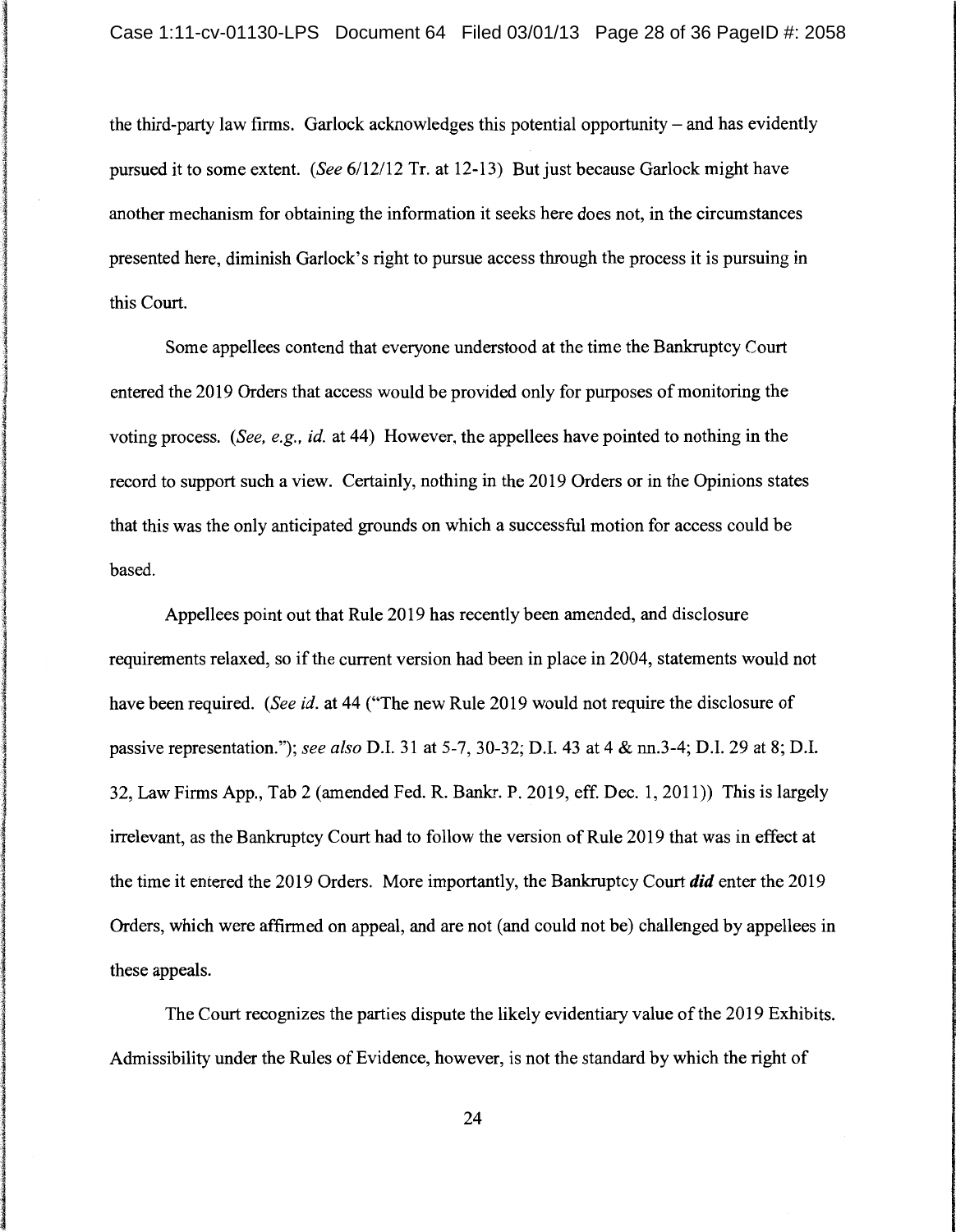public access is measured.

I j

The fact that Garlock is not a member of the press does not rebut the presumption that Garlock, as a member of the public, has a right of access to judicial records. *See Leucadia, Inc. v. Applied Extrusion Techs., Inc.,* 998 F.2d 157, 167 (3d Cir. 1993) ("'[A]ll persons seeking to inspect and copy judicial records stand on an equal footing, regardless of their motive for inspecting such records. Thus, the press has no greater right of access than does the general public, and more importantly, an intervenor who is also a litigant in a collateral proceeding enjoys no lesser rights merely because s/he desires to use public documents for his or her own benefit.").

# D. The Court Exercises Its Discretion to Provide Garlock Access

"The balancing of the factors for and against access is a decision committed to the discretion of the district court." *Goldstein,* 260 F.3d at 197 (internal quotation marks omitted). Here, having concluded that the presumptive public right of access to the 2019 Exhibits is not rebutted, the Court will grant Garlock access. <sup>15</sup>

#### V. Garlock Has Shown that the Orders Should Be Modified

Alternatively, even if the 2019 Exhibits are not viewed as judicial records - in which case Garlock's presumptive right of access to them is not triggered- the Court would still grant Garlock access to them. This is because to the extent the Rule 2019 Orders operate as confidentiality orders, Garlock has demonstrated good cause to modify the Orders to permit

<sup>&</sup>lt;sup>15</sup> As the Court is granting Garlock's request for access to all 2019 Exhibits, it is not necessary to consider Garlock's alternative, narrower request for access to the 2019 Exhibits filed on behalf of non-objecting parties (to the extent there were any non-objecting parties). Nor is it necessary for the Court to evaluate whether the First Amendment, in addition to the common law right of public access, provides another basis for granting Garlock relief.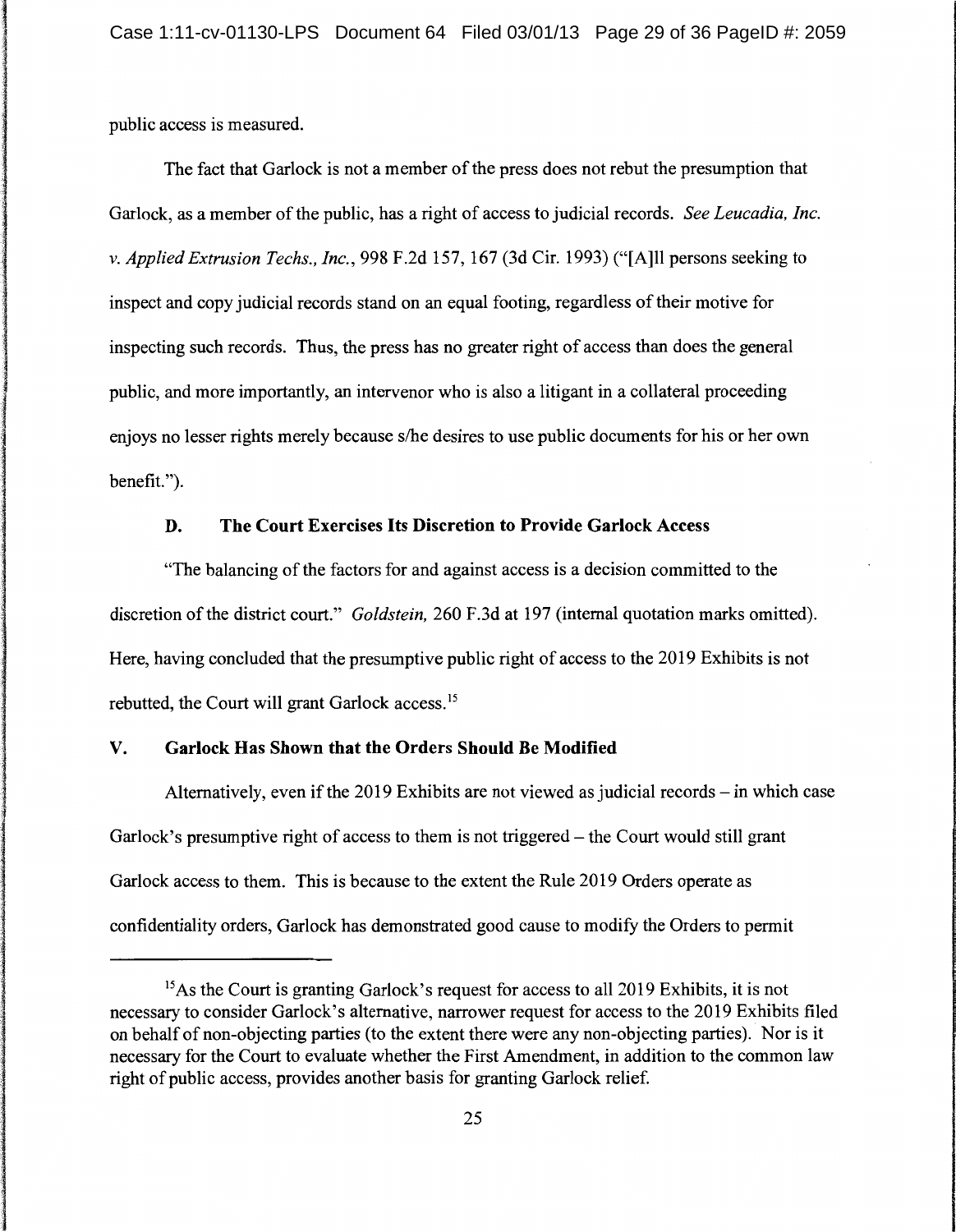Garlock to access the 2019 Exhibits, subject to certain restrictions.

le al ministra de la construcción de la construcción de la ministra de la ministra de la ministra de la ministr<br>La ministra de la ministra de la ministra de la ministra de la ministra de la ministra de la ministra de la mi

l

**SOLOTOOTA ASSASSEE ASSASSEE ASSASSEE ASSASSEE ASSASSEE ASSASSEE ASSASSEE ASSASSEE ASSASSEE ASSASSEE ASSASSEE A**<br>ISAAC ASSASSEE ASSASSEE ASSASSEE ASSASSEE ASSASSEE ASSASSEE ASSASSEE ASSASSEE ASSASSEE ASSASSEE ASSASSEE ASS

l

A court has "supervisory power over its own records." *Leap Sys.,* 638 F.3d at 221. Despite a "presumption in favor of public accessibility," a court has authority to seal documents "when justice so requires," provided the party requesting sealing demonstrates that the "interest in secrecy outweighs the presumption" of access. *!d.* at 221-22. Essentially, the 2019 Orders embody a conclusion that ''justice so requires" the sealing of the 2019 Exhibits. Seen in this light, Garlock's request for access requires the Court to balance competing factors and determine, as a matter of its discretion, whether to permit Garlock the access it seeks. *See Pansy,* 23 F.3d at 781. "The party seeking to modify the order of confidentiality must come forward with a reason to modify the order. Once that is done, the court should then balance the interests, including the reliance by the original parties to the order, to determine whether good cause still exists for the order." *!d.* at 790.

Taking account of the factors and balancing test described in *Pansy, see id.* at 787-91, the Court concludes that there is good cause to modify the 2019 Order and permit Garlock access to the 2019 Exhibits. Garlock's purpose in seeking access to the 2019 Exhibits  $-$  to permit its expert in its own bankruptcy to develop or rebut an opinion as to an estimate of Garlock's aggregate liability for asbestos claims *(see* D.I. 60)- is a proper purpose for seeking access. As Garlock sees it:

> The 2019 Statements, when combined with the 2019 Exhibits, contain admissions of exposure to other products that are relevant to estimating Garlock's asbestos liability in its bankruptcy case. Garlock can use evidence of asbestos claimants' exposures to other asbestos-containing products to show that it was not a proximate cause of the plaintiff's asbestos-related disease. Other exposures are also relevant to Garlock because they permit Garlock to show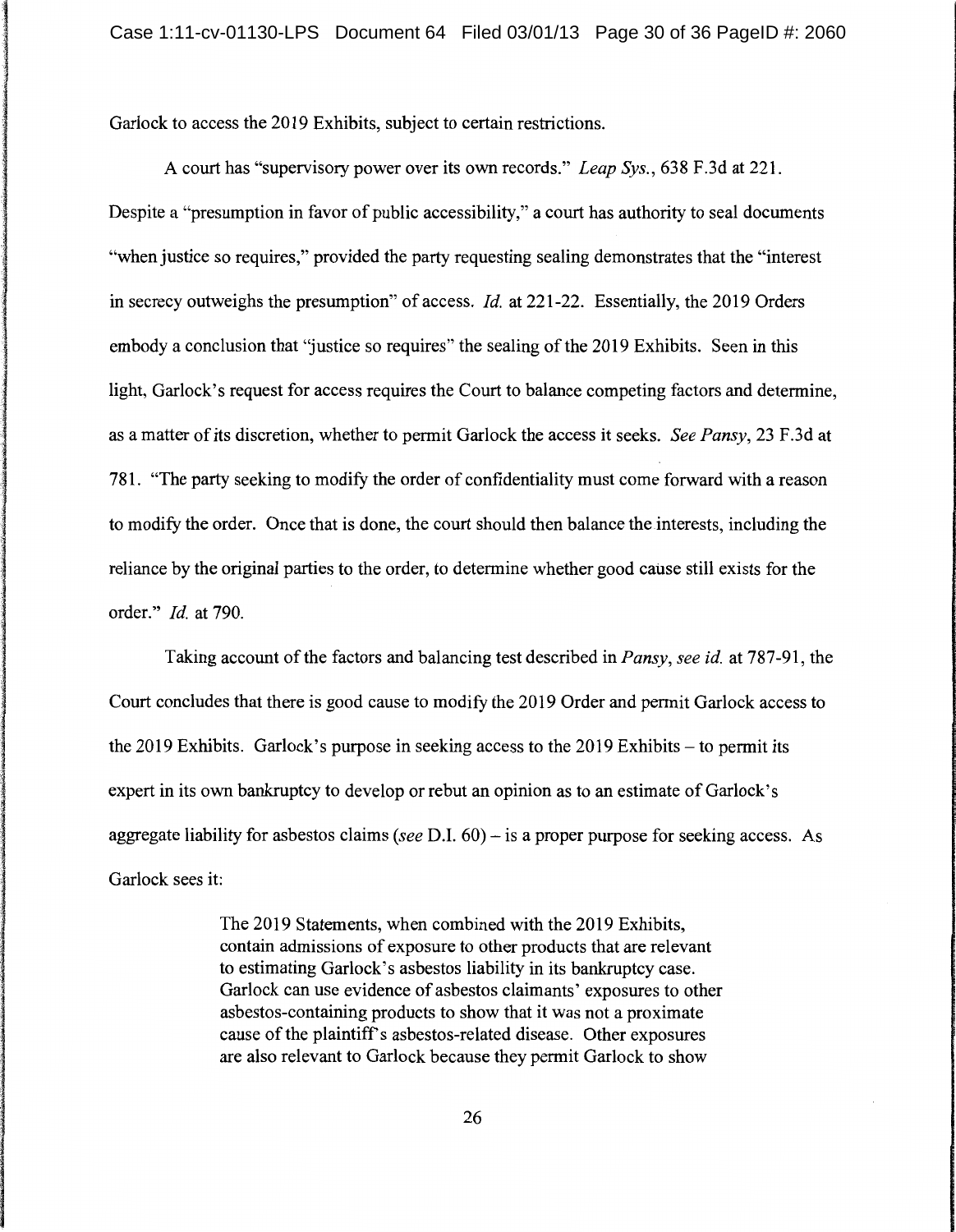that other parties were at fault and allocate liability to them.

(D.I. 52 at 4) The Court finds that, in the context of evaluating an access request, Garlock's intended use of such information at an estimation proceeding in its own bankruptcy is a proper purpose. 16 Having found at least one proper purpose, the Court need not decide if Garlock's other stated purposes- pursuit of a potential RICO (Racketeer Influenced and Corrupt Organizations, 18 U.S.C. §1961 *et seq.)* action against asbestos plaintiffs' counsel, as well as lobbying and legislative reform efforts – are also proper.<sup>17</sup>

Another *Pansy* factor favoring granting Garlock access to 2019 Exhibits is that the sharing of information among litigants may help promote fairness and efficiency. Garlock may be able to use the information in the 2019 Exhibits to help the North Carolina Bankruptcy Court to estimate Garlock's liability more accurately. Also favoring access is that the issues involved here  $-$  going to liabilities arising from a mass tort  $-$  are important to the public.

On the other hand, privacy interests of the individuals identified in the 2019 Exhibits

<sup>&</sup>lt;sup>16</sup>This Court is *not* taking a position as to whether the North Carolina Bankruptcy Court should permit Garlock to use whatever it learns from the 2019 Exhibits in the manner Garlock envisions. Issues of the admissibility and weight of any evidence, as well as issues relating to the timing and reliability of expert disclosures and opinions, are all for the North Carolina Court to resolve. This Court today decides only that Garlock should be given the access it seeks to the 2019 Exhibits.

<sup>&</sup>lt;sup>17</sup>Various appellees have criticized Garlock's attempted use of, and reliance upon in its briefing, the Affidavit of Paul Grant *(see, e.g.,* D.I. 2, Garlock ROA, Tab 54; D.I. 18, Garlock App., Tab 6, Ex. A), President of Garrison Litigation Management Group, Ltd., the litigation consulting firm Garlock engaged to manage the defense and resolution of asbestos claims asserted against it. *(See* D.I. 17 at 4-6) The Court agrees with Garlock that the affidavit is not offered for its truth but, instead, to provide background information; its inclusion in the record here is appropriate to show how Garlock explained to the Bankruptcy Court its need for access to the 2019 Exhibits. *(See* D.I. 39 at 1 n.1; *see also* Op. at 6)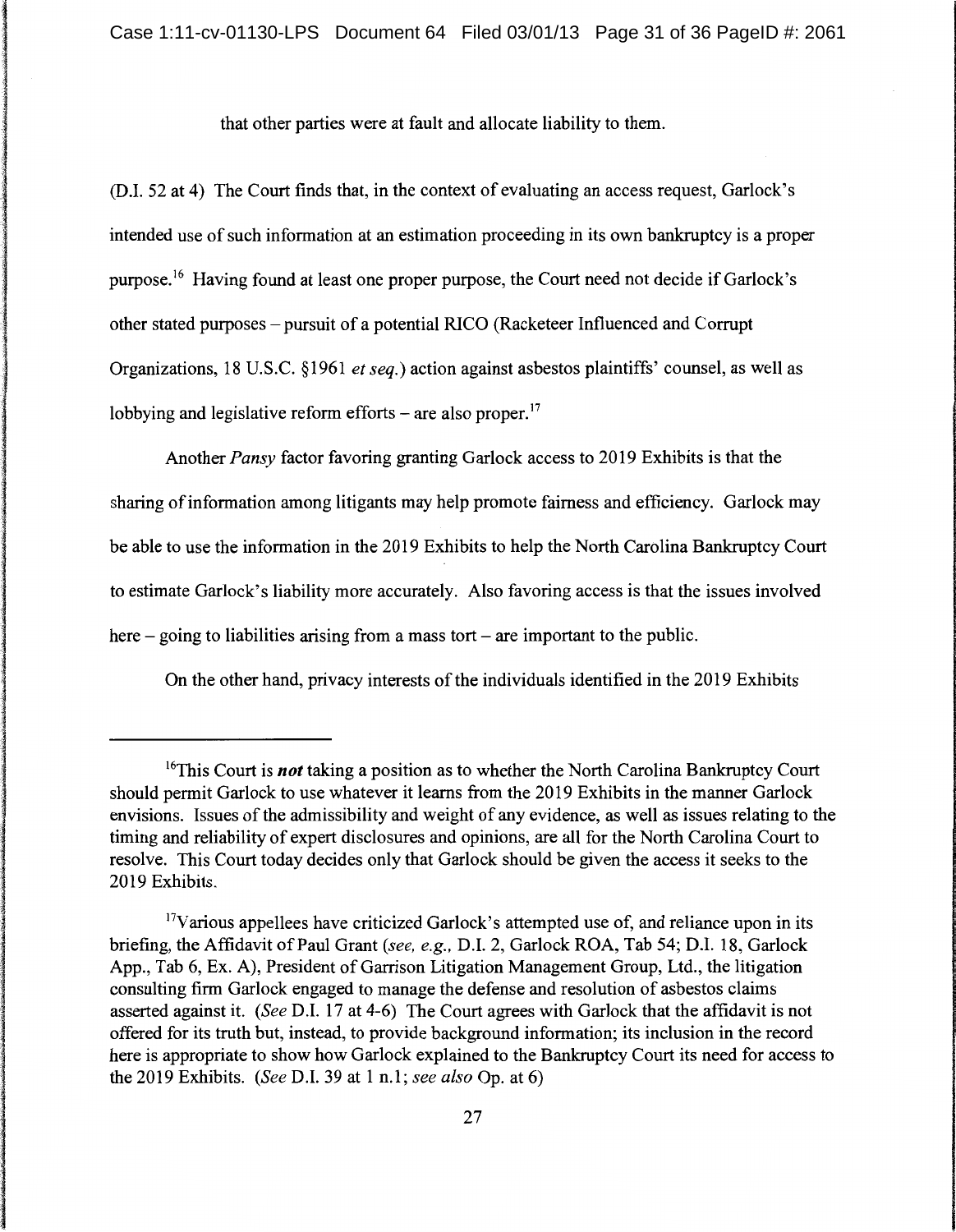l and the state of the state of the state of the state of the state of the state of the state of the state of<br>the state of the state of the state of the state of the state of the state of the state of the state of the st

1000 - 100 Ani - 100 Ani - 100<br>1000 - 1000 - 1000 - 1000 - 1000 - 1000 - 1000 - 1000 - 1000 - 1000 - 1000 - 1000 - 1000 - 1000 - 1000 - 1000

on and the state of the state of the state of the state of the state of the state of the state of the state of the state of the state of the state of the state of the state of the state of the state of the state of the st

**la de la latina de la latina de la latina de la latina de la latina de la latina de la latina de la latina de**<br>Altre de la latina de la latina de la latina de la latina de la latina de la latina de la latina de la latina<br>

1994 - 1994 - 1994 - 1994 - 1994 - 1994 - 1994<br>1994 - 1994 - 1994 - 1994 - 1994 - 1994 - 1994 - 1994 - 1994 - 1994 - 1994 - 1994 - 1994 - 1994 - 1994 - 1994<br>1994 - 1994 - 1994 - 1994 - 1994 - 1994 - 1994 - 1994 - 1994 - 19

andro de la companya de la companya de la companya de la companya de la companya de la companya de la companya<br>Internacional de la companya de la companya de la companya de la companya de la companya de la companya de la

weigh against disclosure of the 2019 Exhibits to Garlock. The Bankruptcy Court was properly concerned with issues of privacy and possible identity theft. However, in assessing the weight to be given to these privacy interests, the Court is mindful that, as appellees concede, no individual's name or condition ended up on the Exhibits without that individual first contacting and retaining counsel. *(See* 6112/12 Tr. at 57) Hence, even if not all of these individuals ultimately become a creditor and file a proof of claim, it is nonetheless true that each individual authorized an attorney to represent him or her in connection with a potential asbestos-related claim. Furthermore, the information about each individual in a 2019 Exhibit is the same type of information that would have to be disclosed in asbestos-related litigation, such as in a complaint in a tort action. Additionally, as explained further below, the Court is providing Garlock access to the 2019 Exhibits subject to certain limitations, limitations that are intended to substantially reduce any threat to privacy interests.

The risk of embarrassment weighs against disclosure, but the Court gives this factor little weight. This is because, as with the analysis of privacy interests, the restrictions the Court will impose on Garlock's access lead the Court to conclude that no significant risk of embarrassment will exist. Finally, that the information sought by Garlock is not related to public health and safety, and that no public entity or official are involved here, also weigh against providing Garlock access.

The Court has also considered the reliance interests of those who relied upon the 2019 Orders. These reliance interests have been considered above, as part of the Court's evaluation of the privacy interests of victims. In further considering reliance, the Court observes that the 2019<br>Orders contemplated a mechanism for seeking access and, obviously, contemplated that such Orders contemplated a mechanism for seeking access and, obviously, contemplated that such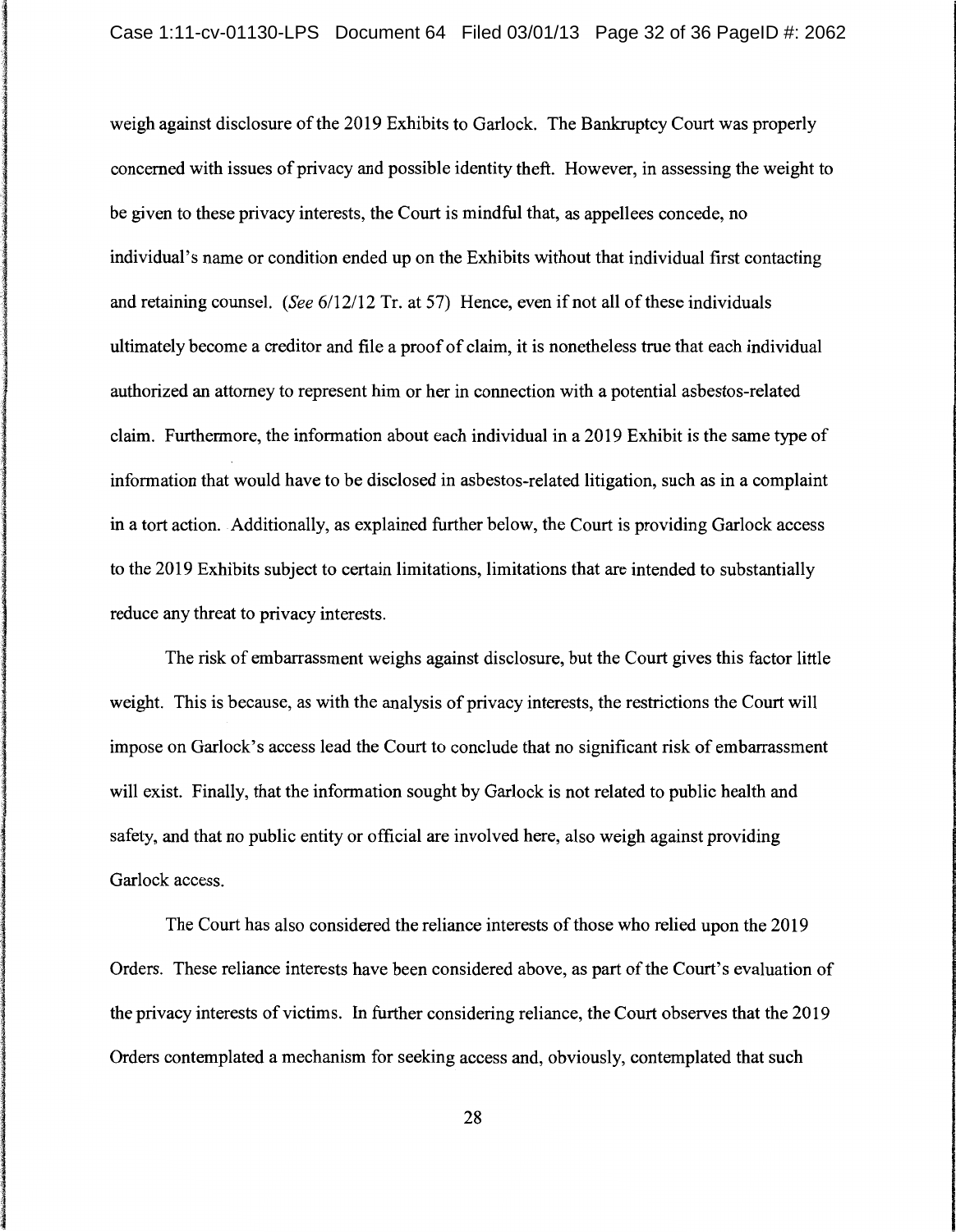access might be granted. *(See, e.g.,* 6112/12 Tr. at 42; *Pittsburgh Corning,* 2005 WL 6128987, at \*4 (explaining anyone seeking access to 2019 Exhibits is required "simply [to] fil[e] a motion with this Court telling me why you want it," "show[ing] me how the information is necessary, relevant, whatever term you wish to choose")) Thus, while victims were right to rely on the 2019 Orders as preventing access without Court approval, they could not have reasonably relied on the 2019 Orders to prevent all access.

As counsel for an appellee argued at the June 2012 hearing, the Bankruptcy Court carefully "molded" Rule 2019 to the specific complexities of this case. *(See* 6112112 Tr. at 46) The result was the Rule 2019 Orders, to which none of the appellees objected nor appealed from. Once the Rule 2019 Orders were entered and the parties began to comply by filing the 2019 Statements and Exhibits, today's result was always a possible outcome.

Accordingly, having considered the *Pansy* factors, and affording them each the weight appropriate under the circumstances presented here, the Court concludes that (even if the 2019 Exhibits are not judicial records) Garlock has demonstrated good cause for modification of the 2019 Orders to the extent necessary to provide Garlock access to the exhibits subject to restrictions discussed below.

# VI. . Reopening Closed Cases and Granting Intervention Are Not Necessary

In the control of the control of the control of the control of the control of the control of the control of the control of the control of the control of the control of the control of the control of the control of the cont

The Court perceives no need to reopen the closed cases<sup>18</sup> or grant Garlock intervenor status in order to provide Garlock the access it seeks to the 2019 Exhibits. Regardless of whether the 2019 Exhibits are deemed judicial records, they are in the physical possession of the

 $18$ Hence, the Court has no occasion to resolve the fee and reporting issues raised by the United States Trustee.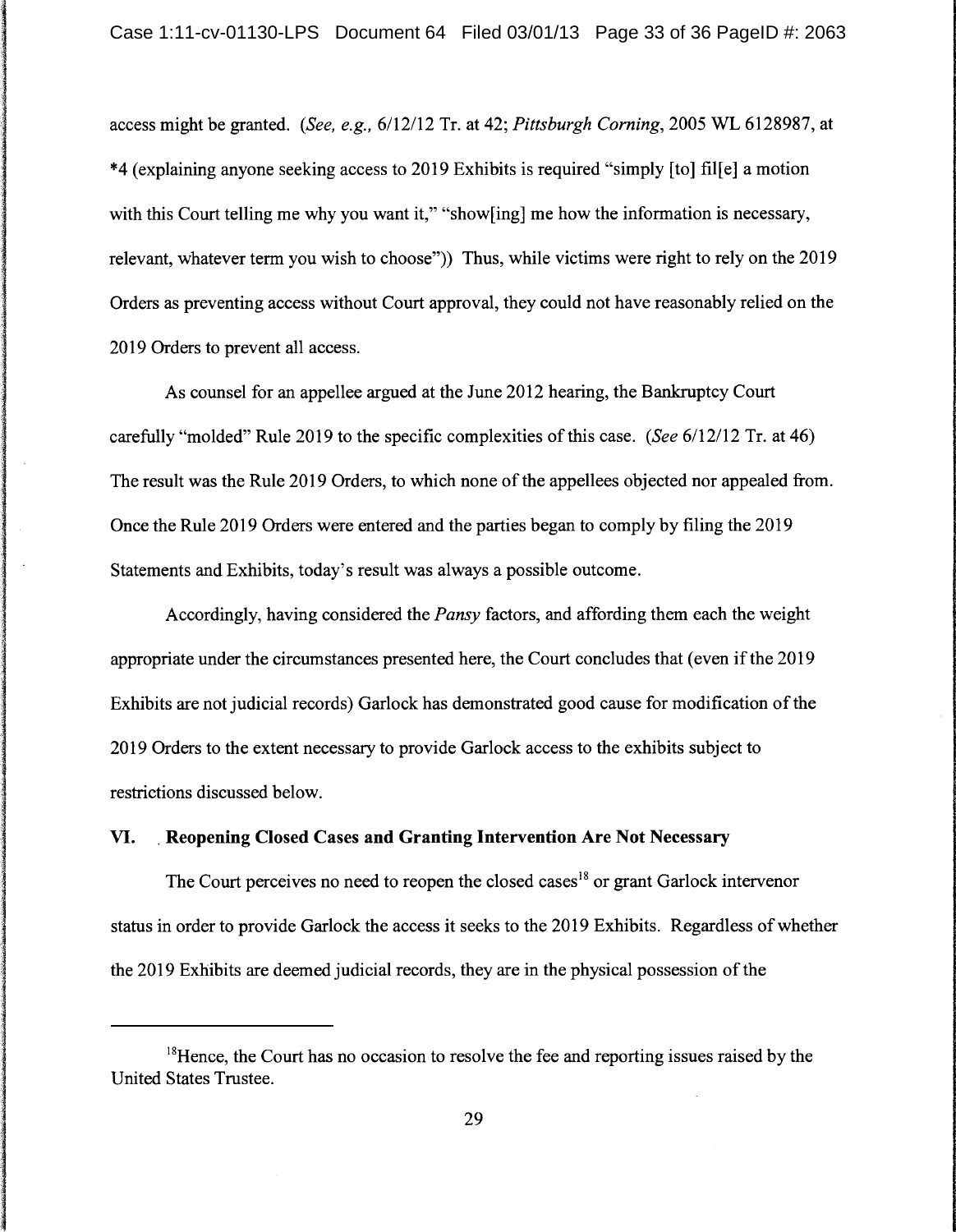Bankruptcy Court. "Every court has supervisory power over its own records and files." *Nixon v. Warner Commc 'ns, Inc.,* 435 U.S. 589, 598 (1978). The Bankruptcy Court shall exercise its supervisory power to permit Garlock to access the 2019 Exhibits, subject to the restrictions that will be set forth in the Court's order.

#### VII. Garlock's Motion to Take Judicial Notice

I

**DISCUSSION** 

in a statement of the statement of the statement of the statement of the statement of the statement of the statement of the statement of the statement of the statement of the statement of the statement of the statement of

!

~

la la composición de la composición de la composición de la composición de la composición de la composición de<br>La composición

l

I

ja ja kaupunkan kaupun kalendari kaupun kaupun kaupun kaupun kaupun kaupun kaupun kaupun kaupun kaupun kaupun<br>Kaupun kaupun kaupun kaupun kaupun kaupun kaupun kaupun kaupun kaupun kaupun kaupun kaupun kaupun kaupun kaupu 22.22 '

Garlock has filed a motion asking the Court to take judicial notice of certain proposed legislation at the state and federal levels that was recently introduced. (D.I. 52) The Court will grant Garlock's motion to take judicial notice of the existence and contents of the proposed legislation. The fact that these proposals were introduced is not subject to reasonable dispute and "can be accurately and readily determined from sources whose accuracy cannot reasonably be questioned." Fed. R. Evid. 201(b); *see also Yeboah v. US. Dep 't of Justice,* 345 F.3d 216, 222 n.3 (3d Cir. 2003) ("We take judicial notice that several bills are pending in Congress that may alter the role of the INS in determining eligibility for SIJ proceedings .... "). These legislative proposals have arguable relevance to issues in this appeal, including at least whether there is public interest in transparency in asbestos litigation, a factor arguably pertinent to the *Pansy*  analysis. Because the Court "may take judicial notice at any stage of the proceeding," it is not necessary formally to supplement the appellate record with Garlock's materials. Fed. R. Evid. 201(d); *see also* Advisory Committee Notes on Fed. R. Evid. 201(t) ("[J]udicial notice may be taken at any stage of the proceedings, whether in the trial court or on appeal.").

#### VIII. Limitations on Garlock's Access and Use

In exercising its discretion, the Court finds it appropriate to impose certain limitations on Garlock's access to and use of the 2019 Exhibits. *(See generally 6/12/12 Tr. at 91-92)*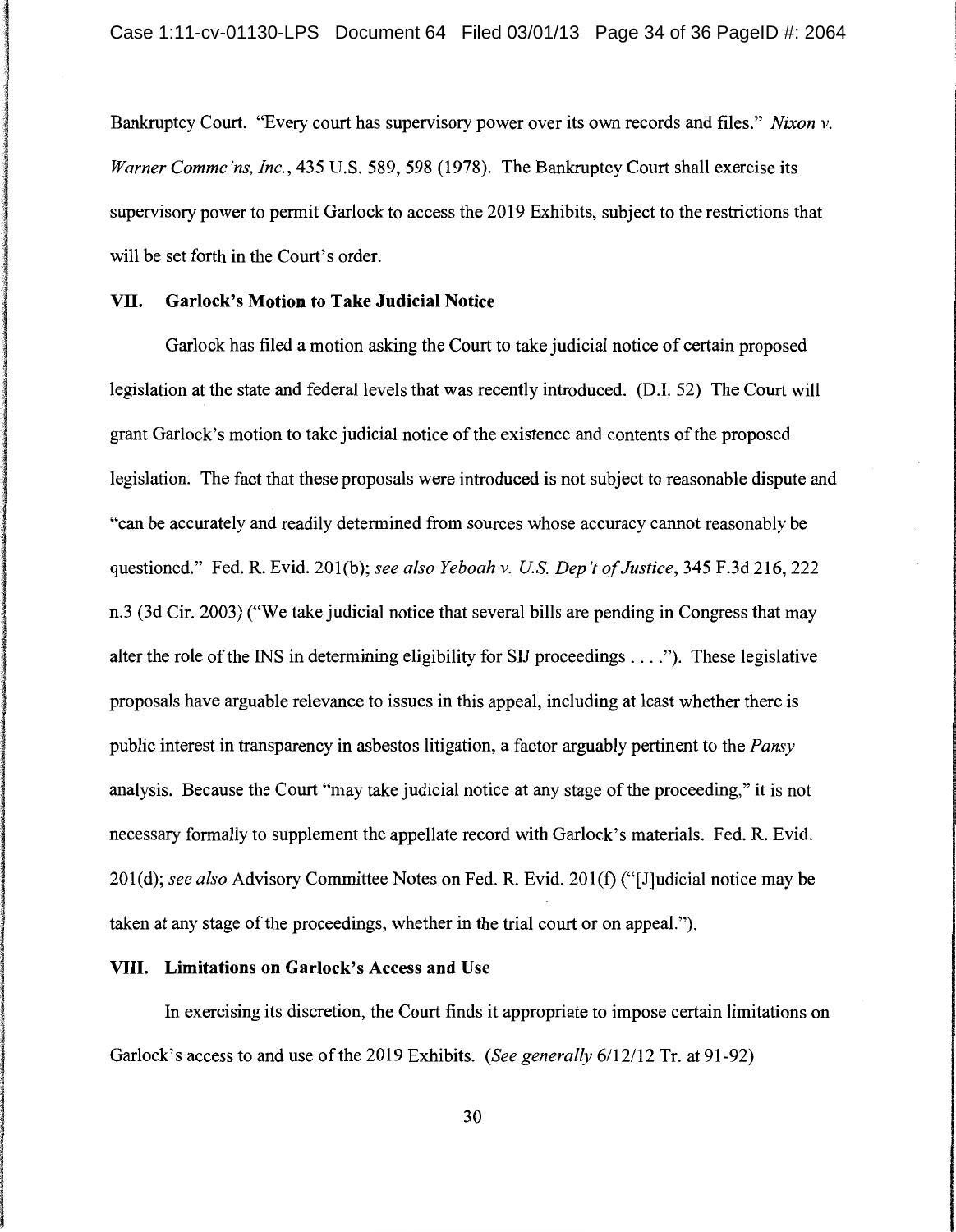(discussing potential limitations with Garlock's counsel) Garlock is to be provided access to the 2019 Exhibits solely for the purpose of using them in connection with the estimation proceedings in its own bankruptcy case. Garlock may not publicly disclose information contained in the 2019 Exhibits except in an aggregate format that does not identify any individual. Moreover, before there is any disclosure of the information Garlock divines from the 2019 Exhibits, Garlock must first propose to the North Carolina Bankruptcy Court an appropriate form of protective order for that Court to consider. Additionally, Garlock is not seeking retention agreements between lawyers and potential claimants (see *id.* at 92) and Garlock shall not be granted access to such retention agreements.<sup>19</sup> These limitations should largely (if not entirely) prevent identity theft and the other harms the Bankruptcy Court envisioned might follow from granting Garlock the access it seeks.

The parties will be directed to submit to the Court a proposed form of order to limit Garlock's access and use in a manner consistent with this Opinion.

#### **CONCLUSION**

The Bankruptcy Court carefully exercised its discretion in the highly complicated, challenging circumstances presented in this case. It was entirely proper for the Bankruptcy Court to facilitate the filing of 2019 Statements in order to move the cases along and to defer decisions as to access until a later stage of the proceedings. However, when that later time came, as a

<sup>&</sup>lt;sup>19</sup>With this limitation, the Court finds that Garlock is not being granted access to any "trade secret," "confidential research," "development," or "commercial information." 11 U.S.C.  $§ 107(b)(1).$